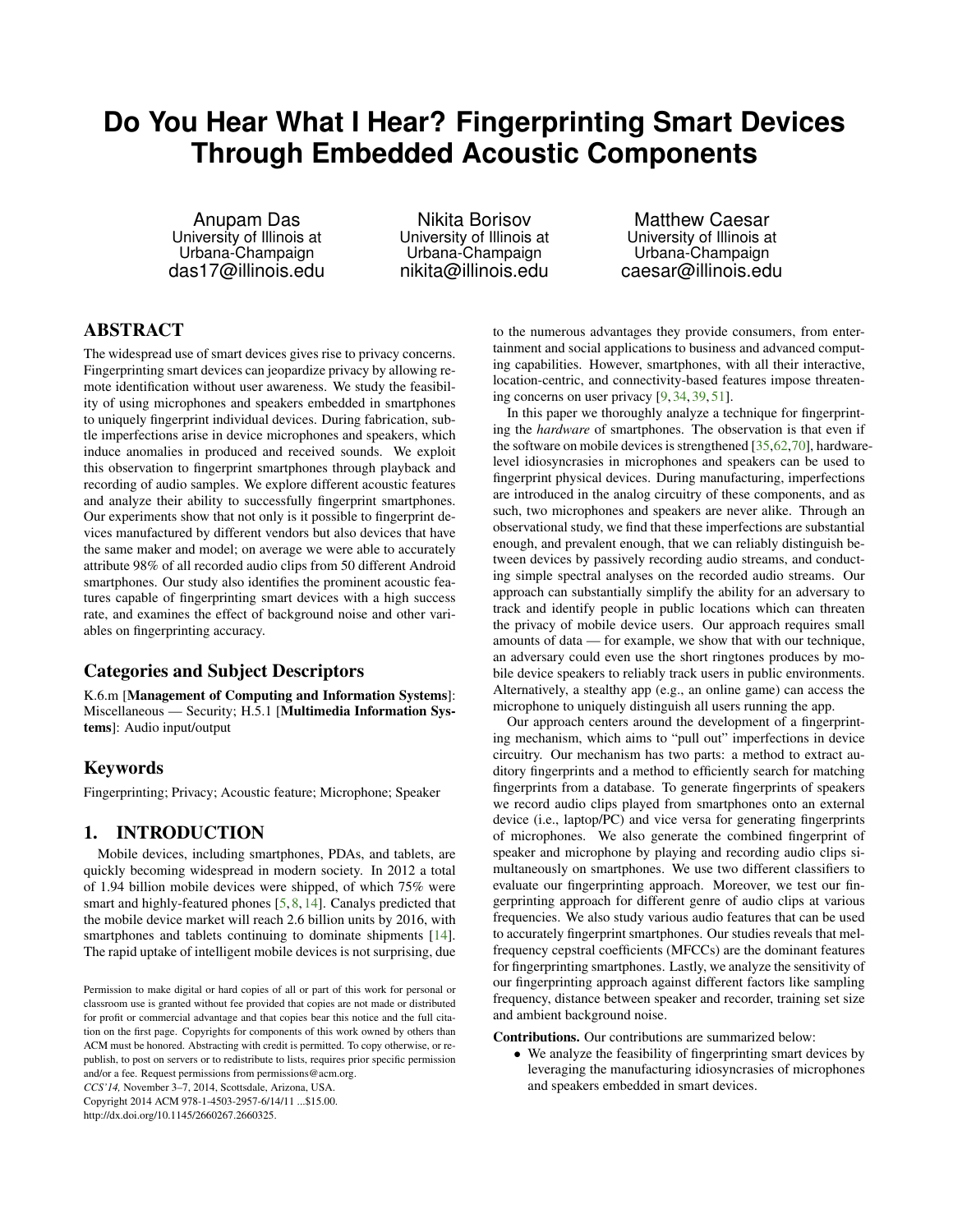- We study a large spectrum of existing audio features and their ability to accurately fingerprint smartphones. We find that mel-frequency cepstral coefficients (MFCCs) perform particularly well in fingerprinting smartphones.
- We investigate two different classifiers to evaluate our fingerprinting approach. We conclude that Gaussian mixture models (GMMs) are more effective compared to  $k$ -NN classifiers in classifying recorded audio fingerprints.
- We perform experiments across several different genres of audio excerpts. We also analyze how different factors like sampling frequency, distance between speaker and recorder, training set size and ambient background noise impact our fingerprinting accuracy.

Roadmap. The remainder of this paper is organized as follows. We give an overview of our fingerprinting approach in Section [2.](#page-1-0) We discussed related work in Section [3.](#page-1-1) In Section [4,](#page-2-0) we discuss why microphones and speakers integrated in smartphones can be used to generate unique fingerprints. In Section [5,](#page-2-1) we describe the different audio features considered in our experiments, along with the classification algorithms used in our evaluation. We present our experimental results in Section [6.](#page-4-0) We also discuss some limitations of our approach in Section [7.](#page-9-0) Finally, we conclude in Section [8.](#page-9-1)

## <span id="page-1-0"></span>2. OVERVIEW

In this section we give an overview of our approach and present several viable attack scenarios. We also identify the key challenges that we address in this paper.

The key observation behind our work is that imperfections in smart device hardware induce unique signatures on the received and transmitted audio streams, and these unique signatures, if identified, can be used by an adversary to fingerprint the device. We consider three fingerprinting scenarios: speaker, microphone, and joint speaker-microphone fingerprinting. In the first case, an attacker in a public environment, such as a cafe or shopping mall, records audio generated by a smartphone speaker, such as a ringtone. The attacker can then use the recorded audio samples to track and identify users. Alternately, the attacker may obtain audio recorded by a smartphone microphone and use that to identify the user who made the recording; this can have forensic applications. A third way to track users is to convince them to install a malicious application (e.g., a free online game), which can play and record audio clips using the device's speaker and microphone. The app can then stealthily upload the recorded audio clips to the attacker (e.g., piggybacking it on log-in information or game state), who can then use the audio samples to uniquely distinguish each user. To do this, the application would require access to both the speaker and microphone, as well as network access, but such permissions are not unusual for applications and are unlikely to raise alarm, especially given that a significant portion of the users cannot comprehend the full consequences of smartphone permissions [\[36,](#page-11-5) [45\]](#page-11-6).

Our approach consists of two main tasks. The first task is acquiring a set of audio samples for analysis in the first place. To do this, we have a *listener* module, responsible for receiving and recording device audio. The listener module could be deployed as an application on the smart device (many mobile OSes allow direct access to microphone inputs), or as a stand-alone service (e.g., the adversary has a microphone in a public setting to pick up device ringtones). The next task is to effectively identify device signatures from the received audio stream. To do this, we have an *analyzer* module, which leverages signal processing techniques to localize spectral anomalies, and constructs a 'fingerprint' of the auditory characteristics of the device. A critical part of this task involves determining

what sort of acoustic features and audio analysis techniques are most effective in identifying unique signatures of device-hardware. There are a large number of audio properties which could be used (spectral entropy, zero crossings, etc.) as well as a broad spectrum of analysis algorithms that can be used to summarize these properties (principle component analysis, linear discriminant analysis, feature selection, etc.). We will study alternative properties to characterize hardware-induced auditory anomalies in Section [5.1](#page-2-2) as well as algorithms for effectively clustering them in Section [5.2.](#page-3-0)

## <span id="page-1-1"></span>3. RELATED WORK

Fingerprints have long been used as one of the most common bio-metrics in identifying human beings [\[27,](#page-10-5) [61\]](#page-11-7). The same concept was extended to identifying and tracking unique mobile transmitters by the US government during 1960s [\[47\]](#page-11-8). Later on with the emergence of cellular networks people were able to uniquely identify transmitters by analyzing the externally observable characteristics of the emitted radio signals [\[60\]](#page-11-9).

Physical devices are usually different at either the software or hardware level even if they are produced by the same vendor. In terms of software based fingerprinting, researchers have looked at fingerprinting techniques that differentiate between unique devices over a Wireless Local Area Network (WLAN) simply through a timing analysis of 802.11 probe request frames [\[30\]](#page-10-6). Others have looked at exploiting the difference in firmware and device driver running on IEEE 802.11 compliant devices [\[37\]](#page-11-10). 802.11 MAC headers have also been used to track unique devices [\[40\]](#page-11-11). Pang et al. [\[57\]](#page-11-12) were able to exploit traffic patterns to carry out device fingerprinting. Open source toolkits like Nmap [\[50\]](#page-11-13) and Xprobe [\[68\]](#page-11-14) can remotely fingerprint an operating system by identifying unique responses from the TCP/IP networking stack.

Another angle to software based fingerprinting is to exploit applications like browsers to carry out device fingerprinting [\[33\]](#page-10-7). Yen et al. [\[69\]](#page-11-15) were successful at tracking users with high precision by analyzing month-long logs of Bing and Hotmail. Researchers have also been able to exploit JavaScript and popular third-party plugins like Flash player to obtain the list of fonts installed in a device which then enabled them to uniquely track users [\[18\]](#page-10-8). Other researchers have proposed the use of performance benchmarks for differentiating between JavaScript engines [\[54\]](#page-11-16). Furthermore, browsing history can be exploited to fingerprint and track web users [\[56\]](#page-11-17). The downside of software based fingerprints is that such fingerprints are generated from the current configuration of the system which is not static, rather it is likely to change over time.

Hardware based fingerprinting approaches rely on some static source of idiosyncrasies. It has been shown that network devices tends to have constant clock skews [\[53\]](#page-11-18) and researchers have been able to exploit these clock skews to distinguish devices through TCP and ICMP timestamps [\[46\]](#page-11-19). However, clock skew rate is highly dependent on the experimental environment [\[67\]](#page-11-20). Researchers have also extensively looked at fingerprinting the unique transient characteristics of radio transmitters (also known as RF fingerprinting). RF fingerprinting has been shown as a means of enhancing wireless authentication [\[49,](#page-11-21) [55\]](#page-11-22). It has also been used for location detection [\[58\]](#page-11-23). Manufacturing imperfections in network interface cards (NICs) have also been studied by analyzing analog signals transmitted from them [\[21](#page-10-9)[,38\]](#page-11-24). More recently Dey et al. have studied manufacturing idiosyncrasies inside smartphone accelerometer to distinguish devices [\[31\]](#page-10-10). However, their approach requires some form of external stimulation/vibration to successfully capture the manufacturing imperfection of the on-board accelerometer. Moreover, there are different contexts in which audio prints can be more useful, e.g., software that is not allowed to access the accelerome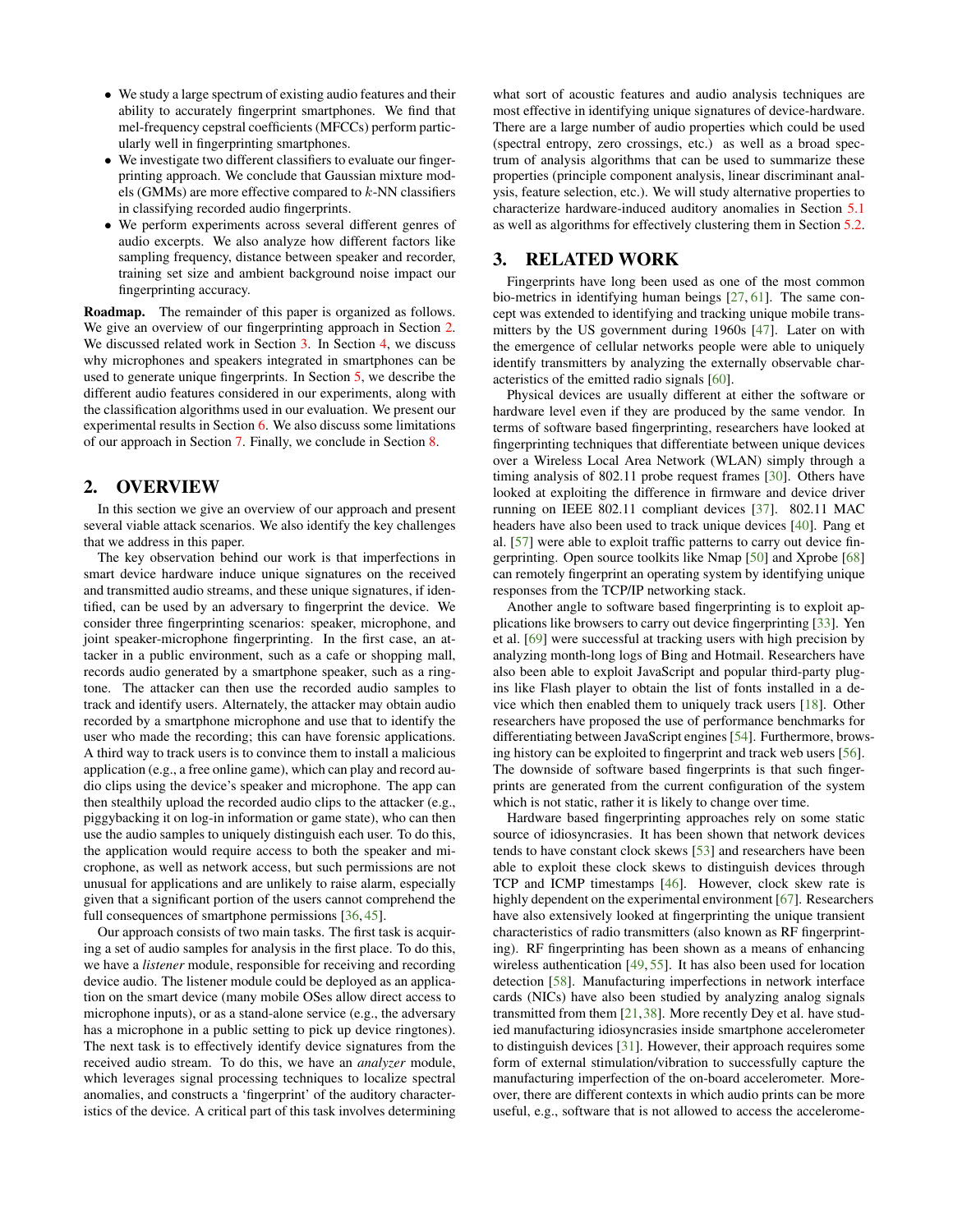ter, as well as an external adversary who fingerprints nearby phones with a microphone.

Our work is inspired by the above work in hardware-based fingerprinting, but we focus on fingerprinting on-board acoustic components like speakers and microphones. In this setting, Clarkson's work [\[26\]](#page-10-11) is perhaps the most closely related to ours. He showed that it is possible to distinguish loudspeakers by analyzing recorded audio samples emitting from them. However, his experiments used special audio clips that contained 65 different frequencies, whereas we are using common audio excerpts like ringtones. Moreover, his experiments ignored the subtlety introduced by microphones. In fact in one experiment, though statistically not meaningful as it tested only two similar microphones, he found no variation across microphones. We, on the other hand found that microphones can vary across different units. Finally, his study did not thoroughly analyze the different acoustic features that can be used to successfully carry out device fingerprinting. As a result, he was able to achieve only 81% accuracy in distinguishing heterogeneous loudspeakers.

Audio fingerprinting has a rich history of notable research [\[23\]](#page-10-12). There are studies that have looked at classifying audio excerpts based on their content [\[41,](#page-11-25) [65\]](#page-11-26). Others have looked at distinguishing human speakers from audio segments [\[20,](#page-10-13) [22\]](#page-10-14). There has also been work on exploring various acoustic features for audio classification [\[52\]](#page-11-27). One of the more popular applications of audio fingerprinting has been music genre and artist recognition [\[43,](#page-11-28) [48\]](#page-11-29).

Our work takes advantage of the large set of acoustic features that have been explored by existing work in audio fingerprinting. However, instead of classifying the content of audio segments, we utilize acoustics features to capture the manufacturing imperfections of microphones and speakers embedded in smart devices.

## <span id="page-2-0"></span>4. SOURCE OF FINGERPRINTS

In this section we will take a closer look at the microphones and speakers embedded on today's smartphones. This will provide an understanding of how microphones and speakers can act as a potential source for unique fingerprints.

## 4.1 Closer Look at Microphones

Microphones in modern smartphones are based on Micro Electro Mechanical Systems (MEMS) [\[10,](#page-10-15)[12,](#page-10-16)[17\]](#page-10-17). To enhance active noise and echo canceling capabilities, most smartphones today have more than one MEMS microphone. For example, the iPhone 5 has a total of three embedded MEMS microphones [\[10\]](#page-10-15). According to the IHS-iSuppli report, Apple and Samsung were the top consumers of MEMS microphones in 2012, accounting for a combined 54% of all shipped MEMS microphones [\[17\]](#page-10-17). .

A MEMS microphone, sometimes called a microphone chip or silicon microphone, consists of a coil-less pressure-sensitive diaphragm directly etched into a silicon chip. It is comprised of a MEMS die and a complementary metal-oxide-semiconductor (CM-OS) die combined in an acoustic housing [\[7,](#page-10-18)[11\]](#page-10-19). The CMOS often includes both a preamplifier as well as an analog-to-digital (AD) converter. Modern fabrication techniques enable highly compact deigns, making them well suited for integration in digital mobile devices. The internal architecture of a MEMS microphone is shown on Figure [1.](#page-3-1) From the figure we can see that the MEMS microphone's physical design is based on a *variable capacitor* consisting of a highly flexible diaphragm in close proximity to a perforated, rigid back-plate. The perforations permit the air between the diaphragm and back-plate to escape. When an acoustic signal reaches the diaphragm through the acoustic holes, the diaphragm is set in motion. This mechanical deformation causes capacitive change which in turn causes voltage change. In this way sound

pressure is converted into an electrical signal for further processing. The back-chamber acts as a acoustic resonator and the ventilation hole allows the air compressed inside the back chamber to flow out, allowing the diaphragm to move back into its original place.

The sensitivity of the microphone depends on how well the diaphragm deflects to acoustic pressure; it also depends on the gap between the static back-plate and the flexible diaphragm. Unfortunately, even though the manufacturing process of these microphones has been streamlined, no two chips roll off the assembly line functioning in exactly the same way. Imperfections can arise for the following reasons: slight variations in the chemical composition of components from one batch to the next, wear in the manufacturing machines or changes in temperature and humidity. While subtle imperfections in the microphone chips may go unnoticed by human ears, computationally such discrepancies may be sufficient to discriminate them, as we later show.

## 4.2 Closer Look at Microspeakers

Micro-speakers are a scaled down version of a basic acoustic speaker. So lets first look at how speakers work before we discuss how microspeakers can be used to generate unique fingerprints. Figure [2\(](#page-3-2)a) shows the basic components of a speaker. The diaphragm is usually made of paper, plastic or metal and its edges are connected to the suspension. The suspension is a rim of flexible material that allows the diaphragm to move. The narrow end of the diaphragm's cone is connected to the voice coil. The voice coil is attached to the basket by a spider (damper), which holds the coil in position, but allows it to move freely back and forth. A permanent magnet is positioned directly below the voice coil.

Sound waves are produced whenever electrical current flows through the voice coil, which acts as an electromagnet. Running varying electrical current through the voice coil induces a varying magnetic field around the coil, altering the magnetization of the metal it is wrapped around. When the electromagnet's polar orientation switches, so does the direction of repulsion and attraction. In this way, the magnetic force between the voice coil and the permanent magnet causes the voice coil to vibrate, which in turn vibrates the speaker diaphragm to generate sound waves.

Figure [2\(](#page-3-2)b) shows a typical MEMS microspeaker chip and Figure  $2(c)$  $2(c)$  shows the components inside the microspeaker [\[24\]](#page-10-20). The components are similar to that of a basic speaker; the only difference is the size and fabrication process [\[25,](#page-10-21) [44,](#page-11-30) [63\]](#page-11-31). The amplitude and frequency of the sound wave produced by the speaker's diaphragm is dictated respectively by the distance and rate at which the voice coil moves. Each speaker component can introduce variations into the generated sound. For example, variations in the electromagnetic properties of the driver can cause differences in the rate and smoothness at which the diaphragm moves. Therefore, due to the inevitable variations and imperfections of the manufacturing process, no two speakers are going to be alike, resulting in subtle differences in the produced sound. In our work, we develop techniques to computationally localize and evaluate these differences.

## <span id="page-2-1"></span>5. FEATURES AND ALGORITHMS USED

In this section we briefly describe the acoustic features that we used in generating device fingerprints. We also discuss the classification algorithms used in identifying the devices from which the fingerprints originated.

## <span id="page-2-2"></span>5.1 Audio Features

Given our knowledge that imperfections exist in device audio hardware, we now need some way to detect them. To do this, our approach identifies *acoustic features* from an audio stream, and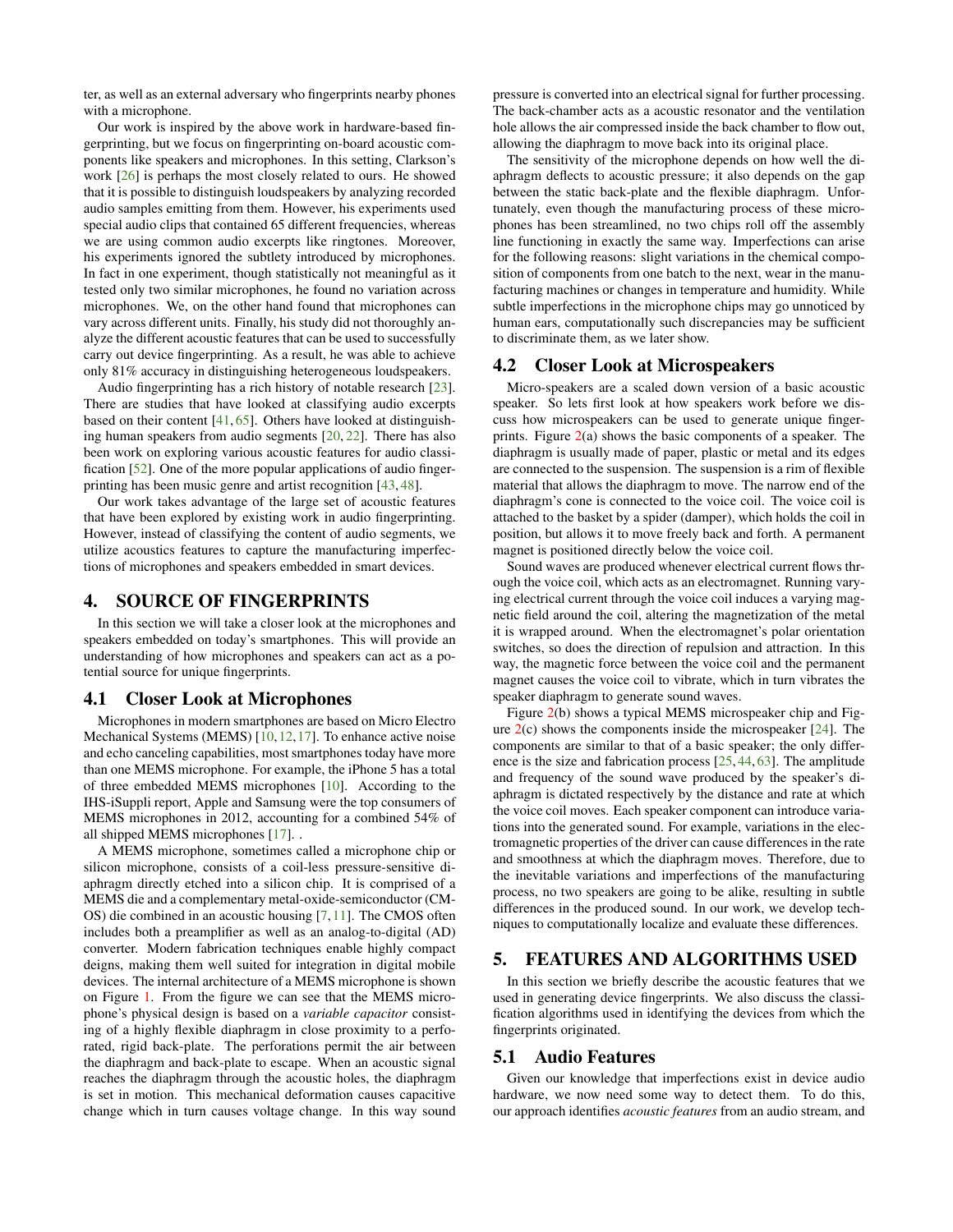<span id="page-3-1"></span>

Figure 1: The internal architecture of MEMS microphone chip used in smartphones.

<span id="page-3-2"></span>

Figure 2: (a) The basic components of a speaker, (b) A typical MEMS microspeaker, (c) The internal architecture of a microspeaker chip.

uses the features to construct a *fingerprint* of the device. Computing acoustic features from an audio stream has been a subject of much research [\[19,](#page-10-22) [23,](#page-10-12) [52,](#page-11-27) [65\]](#page-11-26). To gain an understanding of how a broad range of acoustic features are affected by device imperfections we investigate a total of 15 acoustics features (listed in Table [1\)](#page-4-1), all of which have been well-documented by researchers. Due to space limitation we exclude detailed description of each acoustic feature, however, an elaborate description of the audio features is available in our technical report [\[28\]](#page-10-23).

#### <span id="page-3-0"></span>5.2 Classification Algorithms

Next, we need some way to leverage the set of features to perform device identification. To achieve this, we leverage a *classification algorithm*, which takes observations (features) from the observed device as input, and attempts to classify the device into one of several previously-observed sets.

To do this, our approach works as follows. First, we perform a training step, by collecting a number of observations from a set of devices. Each observation (data point) corresponds to a set of features observed from that device, represented as a tuple with one dimension per feature. As such, data points can be thought of as existing in a hyper-dimensional space, with each axis corresponding to the observed value of a corresponding feature. Our approach then applies a classification algorithm to build a representation of these data points, which can later be used to associate new observations with device types. When a new observation is collected, the classification algorithm returns the most likely device that caused the observation.

To do this effectively, we need an efficient classification algorithm. In our work, we compare the performance of two alternate approaches described below: k*-nearest neighbors* (associates an incoming data point with the device corresponding to the nearest

"learned" data points), and *Gaussian mixture models* (computes a probability distribution for each device, and determines the maximal likely association).

 $k$ -NN: The  $k$ -nearest neighbors algorithm  $(k$ -NN) is a nonparametric lazy learning algorithm. The term "non-parametric" means that the  $k$ -NN algorithm does not make any assumptions about the underlying data distribution, which is useful in analyzing realworld data with complex underlying distribution. The term "lazy learning" means that the  $k$ -NN algorithm does not use the training data to make any generalization, rather all the training data are used in the testing phase making it computationally expensive (however, optimizations are possible). The  $k$ -NN algorithm works by first computing the distance from the input data point to all training data points and then classifies the input data point by taking a majority vote of the  $k$  closest training records in the feature space [\[32\]](#page-10-24). The best choice of k depends upon the data; generally, larger values of  $k$  reduce the effect of noise on the classification, but make boundaries between classes less distinct. We will discuss more about the choice of  $k$  in Section [6.](#page-4-0)

GMM: A Gaussian mixture model is a probabilistic model that assumes all the data points are generated from a mixture of a finite number of Gaussian distributions with unknown parameters. The unknown patterns and mixture weights are estimated from training samples using an *expectation–maximization* (EM) algorithm [\[29\]](#page-10-25). During the matching phase the fingerprint for an unknown recording is first compared with a database of pre-computed GMMs and then the class label of the GMM that gives the highest likelihood is returned as the expected class for the unknown fingerprint. GMMs are often used in biometric systems, most notably in human speaker recognition systems, due to their capability of representing a large class of sample distributions [\[59,](#page-11-32) [65\]](#page-11-26).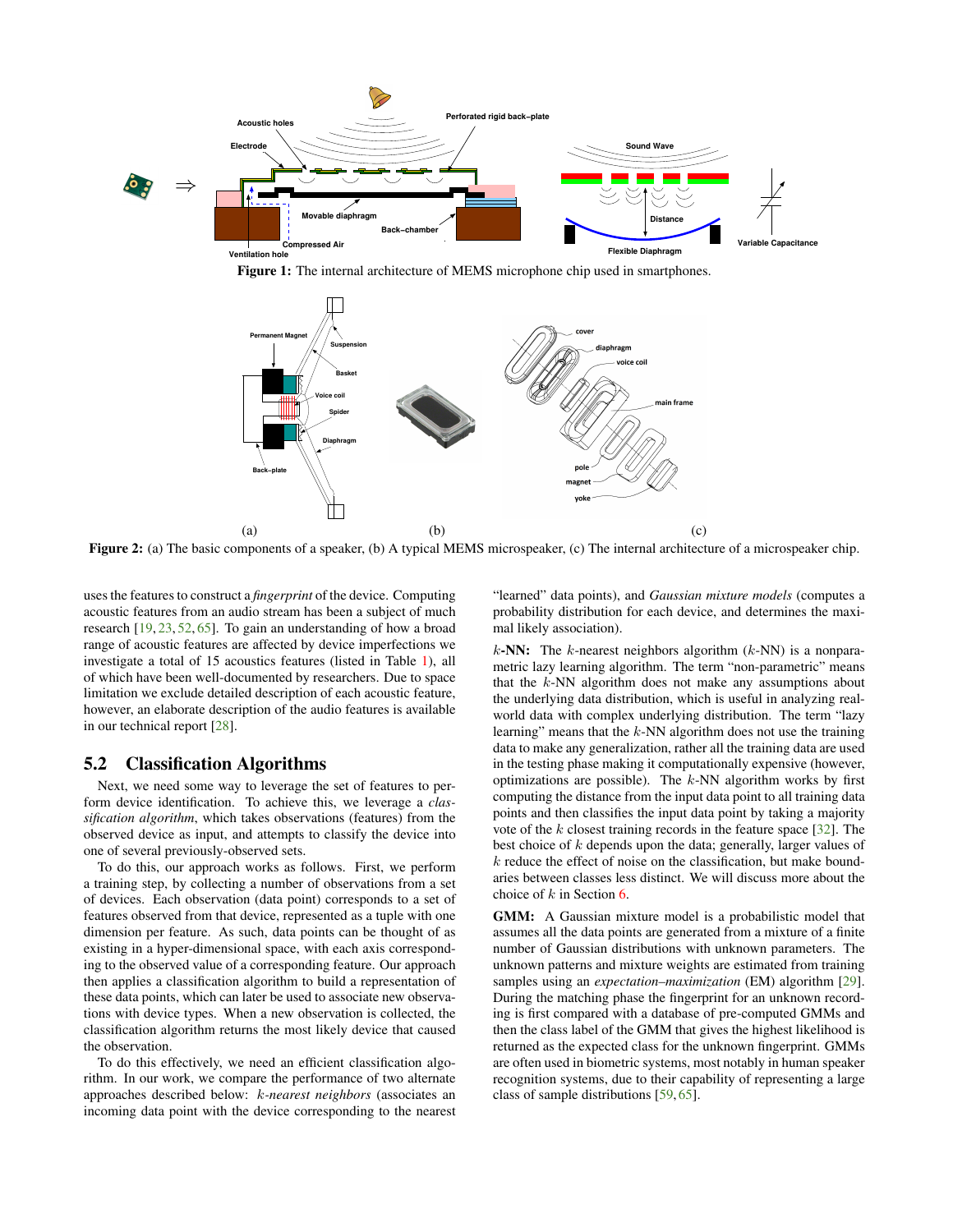| <b>Table 1:</b> Explored acoustic features |  |
|--------------------------------------------|--|
|                                            |  |

<span id="page-4-1"></span>

|    | Feature                  | Dimension | Description                                                                                               |
|----|--------------------------|-----------|-----------------------------------------------------------------------------------------------------------|
|    | <b>RMS</b>               |           | Square root of the arithmetic mean of the squares of the signal strength at various frequencies           |
|    | <b>ZCR</b>               |           | The rate at which the signal changes sign from positive to negative or back                               |
| 3  | Low-Energy-Rate          |           | The percentage of frames with RMS power less than the average RMS power for the whole audio signal        |
|    | Spectral Centroid        |           | Represents the center of mass of a spectral power distribution                                            |
|    | Spectral Entropy         |           | Captures the peaks of a spectrum and their locations                                                      |
| 6  | Spectral Irregularity    |           | Measures the degree of variation of the successive peaks of a spectrum                                    |
|    | Spectral Spread          |           | Defines the dispersion of the spectrum around its centroid                                                |
| 8  | <b>Spectral Skewness</b> |           | Represents the coefficient of skewness of a spectrum                                                      |
| 9  | <b>Spectral Kurtosis</b> |           | Measure of the flatness or spikiness of a distribution relative to a normal distribution                  |
| 10 | Spectral Rolloff         |           | Defines the frequency below which $85\%$ of the distribution magnitude is concentrated                    |
| 11 | Spectral Brightness      |           | Computes the amount of spectral energy corresponding to frequencies higher than a given cut-off threshold |
| 12 | <b>Spectral Flatness</b> |           | Measures how energy is spread across the spectrum                                                         |
| 13 | <b>MFCCs</b>             | 13        | Compactly represents spectrum amplitudes residing inside the mel-frequency range                          |
| 14 | Chromagram               | 12        | Representation of the distribution of energy along the 12 distinct semitones or pitch classes             |
| 15 | <b>Tonal Centroid</b>    | 6         | Maps a chromagram onto a six-dimensional Hypertorus structure                                             |

## <span id="page-4-0"></span>6. EVALUATION

In this section we perform a series of experiments to evaluate how well we can fingerprint smartphones by exploiting the manufacturing idiosyncrasies of microphones and speakers embedded in them. We start by describing how we performed our experiments (Section [6.1\)](#page-4-2). Next, we briefly discuss the setup for fingerprinting devices through speaker, microphone and a combination of both (Section [6.2\)](#page-5-0). We then discuss a framework for determining the *dominant* (most-relevant) set of audio features that can be used in fingerprinting smartphones (Section [6.3\)](#page-5-1). Then, we look at fingerprinting devices, first, of different maker-and-model (Section [6.4\)](#page-6-0), followed by devices of same maker-and-model (Section [6.5\)](#page-7-0) and finally, a combination of both with multiple units of different models (Section [6.6\)](#page-8-0). The performance of our approach is affected by certain aspects of the operating environment, and we the study sensitivity to such factors in Section [6.7.](#page-8-1)

#### <span id="page-4-2"></span>6.1 Methodology

To perform our experiments, we constructed a small testbed environment with real smartphone device hardware. In particular, our default environment consisted of a 266 square foot (14'x19') office room, with nine-foot dropped ceilings with polystyrene tile, comprising a graduate student office in a University-owned building. The room was filled with desks and chairs, and opens out on a public hall with foot traffic. The room also receives a minimal amount of ambient noise from air conditioning, desktop computers, and florescent lighting. We placed smartphones in various locations in the room. To emulate an attacker, we placed an ACER Aspire 5745 laptop in the room. To investigate performance with inexpensive hardware, we used the laptop's built-in microphone to collect audio samples. We investigate how varying this setup affects performance of the attack in Section [6.7.](#page-8-1)

<span id="page-4-3"></span>Devices and tools: We tested our device fingerprinting on devices from five different manufacturers. Table [2](#page-4-3) highlights the model and quantities of the different phones used in our experiments.

|  |  | <b>Table 2:</b> Types of phones used |  |
|--|--|--------------------------------------|--|
|--|--|--------------------------------------|--|

| Maker         | Model      | <b>Ouantity</b> |  |  |  |  |  |  |
|---------------|------------|-----------------|--|--|--|--|--|--|
| Apple         | iPhone 5   |                 |  |  |  |  |  |  |
| Google        | Nexus One  | 14              |  |  |  |  |  |  |
|               | Nexus S    | Q               |  |  |  |  |  |  |
| Samsung       | Galaxy S3  | 3               |  |  |  |  |  |  |
|               | Galaxy S4  | 10              |  |  |  |  |  |  |
| Motorola      | Droid A855 | 15              |  |  |  |  |  |  |
| Sony Ericsson | W518       |                 |  |  |  |  |  |  |
|               | Total      |                 |  |  |  |  |  |  |

We also investigate different genres of audio excerpts. Table [3](#page-4-4) describes the different types of audio excerpts used in our experiments. Duration of the audio clips varies from 3 to 10 seconds. The default sampling frequency of all audio excerpts is 44.1kHz unless explicitly stated otherwise. All audio clips are stored in WAV format using 16-bit pulse-code-modulation (PCM) technique.

Table 3: Types of audio excerpts

<span id="page-4-4"></span>

| <b>Type</b>  | Description                                          | Variations |
|--------------|------------------------------------------------------|------------|
| Instrumental | Musical instruments playing together, e.g., ringtone |            |
| Human speech | Small segments of human speech                       |            |
| Song         | Combination of human voice & instrumental sound      |            |

For analysis we leverage the following audio tools and analytic modules: *MIRtollbox* [\[13\]](#page-10-26), *Netlab* [\[15\]](#page-10-27), *Audacity* [\[3\]](#page-10-28) and the Android app *Hertz* [\[6\]](#page-10-29). Both MIRtoolbox and Netlab are MATLAB modules providing a rich set of functions for analyzing and extracting audio features. Audacity and Hertz are mainly used for recording audio clips on computers and smartphones respectively.

For analyzing and matching fingerprints we use a desktop machine with the following configuration: Intel i7-2600 3.4GHz processor with 12GiB RAM. We found that the average time required to match a new fingerprint was around  $5-10$  ms for  $k$ -NN classifier and around 0.5–1 ms for GMM classifier.

Evaluation metrics: We use standard multi-class classification metrics—*precision*, *recall*, and *F1-score* [\[64\]](#page-11-33)—in our evaluation. Assuming there are fingerprints from  $n$  classes, we first compute the true positive  $(TP)$  rate for each class, i.e., the number of traces from the class that are classified correctly. Similarly, we compute the false positive  $(FP)$  and false negative  $(FN)$ , as the number of wrongly accepted and wrongly rejected traces, respectively, for each class  $i$  ( $1 \le i \le n$ ). We then compute precision, recall, and the F1-score for each class using the following equations:

$$
\text{Precision}, Pr_i = TP_i / (TP_i + FP_i) \tag{1}
$$

Recall, 
$$
Re_i = TP_i/(TP_i + FN_i)
$$
 (2)

F1-Score, 
$$
F1_i = (2 \times Pr_i \times Re_i)/(Pr_i + Re_i)
$$
 (3)

The F1-score is the harmonic mean of precision and recall; it provides a good measure of overall classification performance, since precision and recall represent a trade-off: a more conservative classifier that rejects more instances will have higher precision but lower recall, and vice-versa. To obtain the overall performance of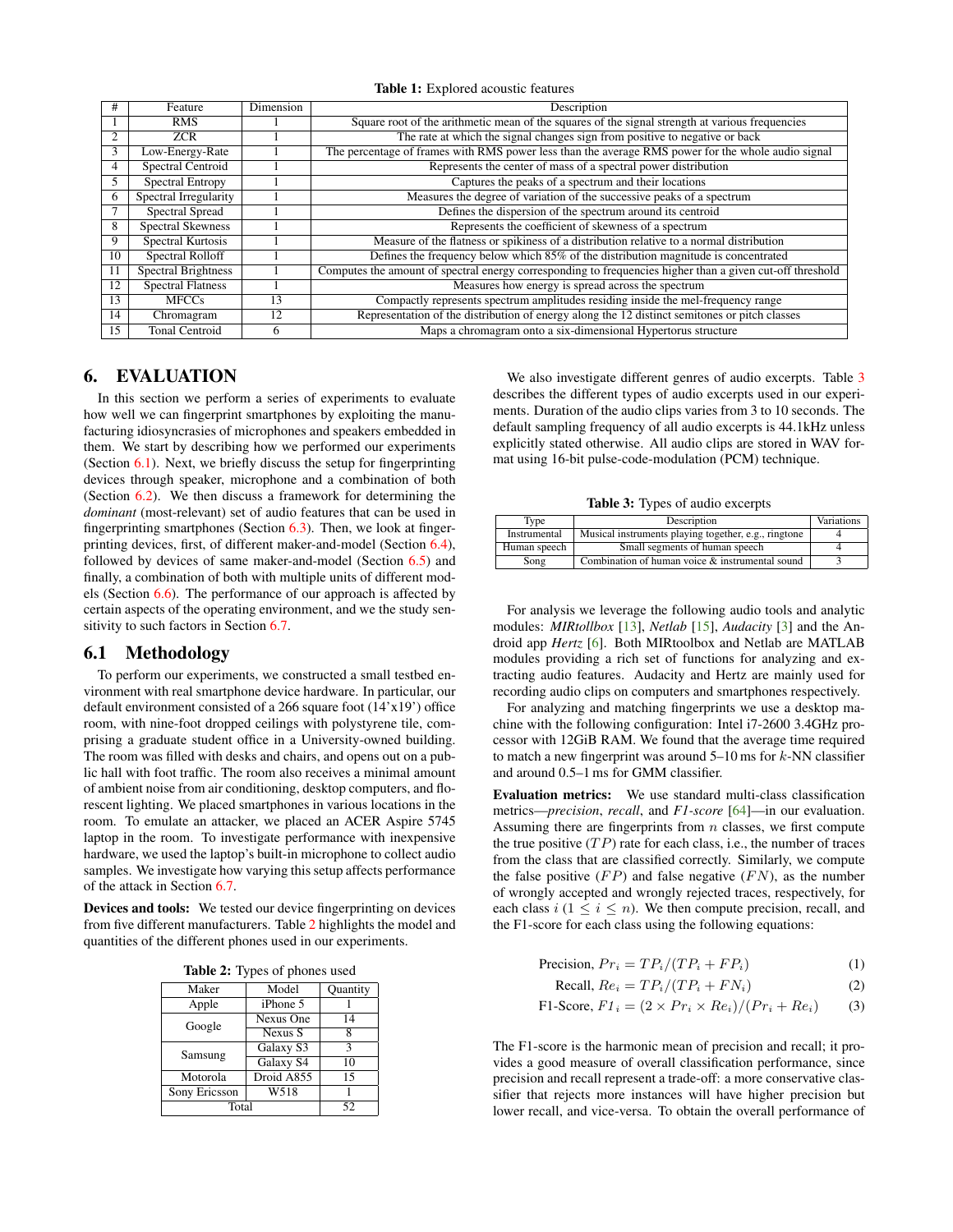the system we compute average values in the following way:

Avg. Precision, 
$$
AvgPr = \frac{\sum_{i=1}^{n} Pr_i}{n}
$$
 (4)

Avg. Recall, 
$$
AvgRe = \frac{\sum_{i=1}^{n} Re_i}{n}
$$
 (5)

$$
Avg. F1-Score, AvgF1 = \frac{2 \times AvgPr \times AvgRe}{AvgPr + AvgRe}
$$
 (6)

Each audio excerpt is recorded/played 10 times, 50% of which is used for training and the remaining 50% is used for testing. We report the maximum evaluation obtained by varying the number of neighbors  $(k)$  from 1 to 5 for the  $k$ -NN classifier and considering 1 to 5 Gaussian distributions per class. Since GMM parameters are produced by the randomized EM algorithm, we perform 10 parameter-generation runs for each instance and report the average classification performance. We also compute the 95% confidence interval, but we found it to be less than 0.01 and therefore, do not report it in the rest of the paper.

## <span id="page-5-0"></span>6.2 Fingerprinting Acoustic Components

#### *6.2.1 Process of Fingerprinting Speaker*

An attacker can leverage our technique to passively observe audio signals (e.g., ringtones) emitting from device speakers in public environments. To investigate this, we first look at fingerprinting speakers integrated inside smartphones. For fingerprinting speakers we record audio clips played from smartphones onto a laptop and we then extract acoustic features from the recorded audio excerpts to generate fingerprints as shown in Figure [3.](#page-5-2) We look at devices manufactured by both the same vendor and different vendors.

<span id="page-5-2"></span>

Figure 3: Steps of fingerprinting speakers.

#### *6.2.2 Process of Fingerprinting Microphone*

Attackers may also attempt to fingerprint devices by observing imperfections in device microphones, for example by convincing the user to install an application on their phone, which can observe inputs from the device's microphone. To investigate the feasibility of this attack, we next look at fingerprinting microphones embedded in smartphones. To do this, we record audio clips played from a laptop onto smartphones as shown in Figure [4.](#page-5-3) Again we consider devices made by both the same vendor and different vendors.

<span id="page-5-3"></span>

Figure 4: Steps of fingerprinting microphones.

#### *6.2.3 Process of Fingerprinting both Speaker and Mic*

An attacker may attempt to fingerprint devices by observing imperfections in both device microphone and speaker, for example by convincing the user to install a game on their phone which requires access to device speaker and microphone to interact with the game (something like *Talking Tom Cat*). The attacker could potentially play a theme song at the start of the game and at the same time make a recording of the audio clip. To investigate the feasibility of this attack, we build an android app that plays and records audio clips simultaneously and uploads the data to a remote server. The recorded audio clips would then enable the attacker to characterize the imperfections of microphones and speakers embedded inside smartphones. Figure [5](#page-5-4) summarizes the whole process.

<span id="page-5-4"></span>

Figure 5: Steps of fingerprinting both microphones and speakers.

## <span id="page-5-1"></span>6.3 Feature Exploration

At first glance, it seems that we should use all features at our disposal to identify device types. However, including too many features can *worsen* performance in practice, due to their varying accuracies and potentially-conflicting signatures. Hence, in this section, we provide a framework to explore all the 15 audio features described in Section [5.1](#page-2-2) and identify the *dominating subset* of all the features, i.e., which combination of features should be used. For this purpose we adopt a well known machine learning strategy known as *feature selection* [\[42,](#page-11-34) [66\]](#page-11-35). Feature selection is the process of reducing dimensionality of data by selecting only a subset of the relevant features for use in model construction. The main assumption in using feature selection technique is that the data may contain redundant features. Redundant features are those which provide no additional benefit than the currently selected features. Feature selection techniques are a subset of the more general field of feature extraction, however, in practice they are quite different from each other. Feature extraction creates new features as functions of the original features, whereas feature selection returns a subset of the features. Feature selection is preferable to feature extraction when the original units and meaning of features are important and the modeling goal is to identify an influential subset. When the features themselves have different dimensionality, and numerical transformations are inappropriate, feature selection becomes the primary means of dimension reduction.

Feature selection involves the maximization of an objective function as it searches through the possible candidate subsets. Since exhaustive evaluation of all possible subsets are often infeasible  $(2^N)$ for a total of  $N$  features) different heuristics are employed. We use a greedy search strategy known as *sequential forward selection* (SFS) where we start off with an empty set and sequentially add the features that maximize our objective function. The pseudo code of our feature selection algorithm is described in Algorithm [1.](#page-6-1)

The algorithm works as follows. First, we compute the F1-score that can be achieved by each feature individually. Next, we sort the feature set based on the achieved F1-score in descending order. Then, we iteratively add features starting from the most dominant one and compute the F1-score of the combined feature subset. If adding a feature increases the F1-score seen so far we move on to the next feature, else we remove the feature under inspection. Having traversed through the entire set of features, we return the subset of features that maximizes our device classification task. Note that this is a greedy approach, therefore, the generated subset might not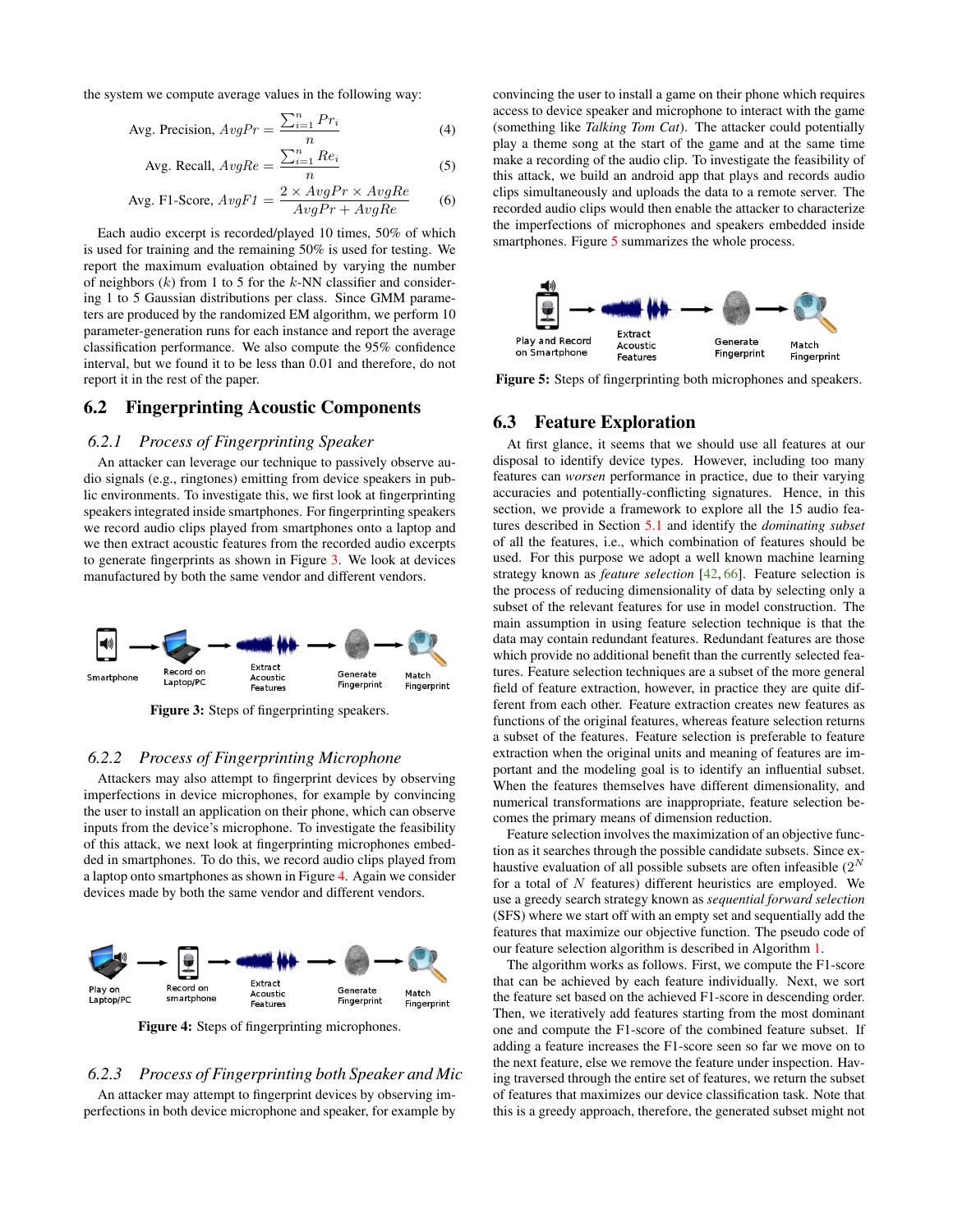#### <span id="page-6-1"></span>Algorithm 1 Sequential Feature Selection

| <b>Input:</b> Input feature set $F$                     |
|---------------------------------------------------------|
| <b>Output:</b> Dominant feature subset D                |
| $F1\_score \leftarrow   $                               |
| for $f \in F$ do                                        |
| $F1\_score[f] \leftarrow Classify(f)$                   |
| end for                                                 |
| $F' \leftarrow sort(F, F1\_score)$ #In descending order |
| $max\_score \leftarrow 0$                               |
| $D \leftarrow \varnothing$                              |
| for $f \in F'$ do                                       |
| $D \leftarrow D \cup f$                                 |
| $temp \leftarrow Classify(D)$                           |
| if $temp > max\_score$ then                             |
| $max\_score \leftarrow temp$                            |
| else                                                    |
| $D \leftarrow D - \{f\}$                                |
| end if                                                  |
| end for                                                 |
| return $D$                                              |

always provide optimal F1-score. However, for our purpose, we found this approach to perform well, as we demonstrate in latter sections. We test our feature selection algorithm for all three types of audio excerpts listed in Table [3.](#page-4-4) We evaluate the F1-score using both k-NN and GMM classifiers.

Note that the audio excerpts used for feature exploration and the ones used for evaluating our fingerprinting approach in the following sections are not identical. We use different audio excerpts belonging to the three categories listed in Table [3,](#page-4-4) so as to *not bias* our evaluations.

#### <span id="page-6-0"></span>6.4 Different Maker-and-Model Devices

In this section we look at fingerprinting smartphones manufactured by five different vendors. We take one representative smartphone from each row of Table [2](#page-4-3) giving us a total of 7 different smartphones. We look at fingerprinting these devices first by using the microphone and speaker individually and next, by combining both microphone and speaker.

#### *6.4.1 Feature Exploration*

First, we look at exploring different acoustic features with the goal of obtaining the dominant subset of features. Table [4](#page-7-1) highlights the maximum F1-score achieved by each acoustic feature for the three different types of audio excerpt. The maximum F1-score is obtained by varying  $k$  from 1 to 5 (for  $k$ -NN classifier) and also considering 1 to 5 gaussian distributions per class (for GMM classifier). Each type of audio is recorded 10 times giving us a total of 70 samples from the 7 representative handsets; 50% of which (i.e., 5 samples per handset) is used for training and the remaining 50% is used for testing. All the training samples are labeled with their corresponding handset identifier. Both classifiers return the class label for each audio clip in the test set and from that we compute F1 score. The table also highlights the subset of features selected by our sequential feature selection algorithm and their corresponding F1-score. We find that most of the time *MFCCs* are the dominant features for all categories of audio excerpt.

To get a better understanding of why *MFCCs* are the dominant acoustic features we plot the MFCCs of a given audio excerpt from three different handsets on Figure [6.](#page-7-2) All the coefficients are ranked in the same order for the three handsets. We can see that the magnitude of the coefficients vary across the handsets. For example, coefficient 3 and 5 vary significantly across the three handsets. Hence, MFCCs are highly suitable features for fingerprinting smartphones.

#### *6.4.2 Fingerprinting using Speaker*

We test our fingerprinting approach using three different types of audio excerpt. Each audio sample is recorded 10 times, 50% of which is used for training and the remaining 50% is used for testing. We repeat this procedure for the three different types of audio excerpt. Table [5](#page-6-2) summarizes our findings (values are reported as percentages). We simply use the acoustic features obtained from our sequential feature selection algorithm as listed in Table [4.](#page-7-1) From Table [5](#page-6-2) we see that we can successfully (with a maximum F1-score of 100%) identify which audio clip came from which smartphone. Thus, fingerprinting smartphones manufactured by different vendors seems very much feasible using only few acoustic features.

Table 5: Fingerprinting different smartphones using speaker output

<span id="page-6-2"></span>

| Audio        |                               | $k$ -NN |       |       | <b>GMM</b>            |                    |       |       |  |  |
|--------------|-------------------------------|---------|-------|-------|-----------------------|--------------------|-------|-------|--|--|
| Type         | Features*                     | AvaPr   | AvaRe | AvaF1 | Features <sup>*</sup> | $\overline{AvgPr}$ | AvaRe | AvaF1 |  |  |
| Instrumental | [1, 7]                        | 97.6    | 97.1  | 97.4  | [13]                  | 100                | 100   | 100   |  |  |
| Human speech | [13]                          | 95.2    | 94.3  | 94.8  | [13]                  | 100                | 100   | 100   |  |  |
| Song         | [15]                          | 97.6    | 97.1  | 97.4  | [13]                  | 100                | 100   | 100   |  |  |
|              | * Features taken from Table 4 |         |       |       |                       |                    |       |       |  |  |

#### *6.4.3 Fingerprinting using Microphone*

Similar to speakers, we find microphone properties differ quite substantially across vendors. We exploit this phenomenon to fingerprint smartphones through microphones. To test our hypothesis we test our fingerprinting approach using three different types of audio excerpt. Each audio sample is again recorded 10 times; we use 50% for training and the other 50% for testing. Table [6](#page-6-3) summarizes our findings (values are reported as percentages). We use the same set of features obtained from our sequential feature selection algorithm as listed in Table [4.](#page-7-1) From Table [6](#page-6-3) we see that we can achieve an F1-score of over 97%. These results suggest that smartphones can be successfully fingerprinted through microphones too.

Table 6: Fingerprinting different smartphones using mic

<span id="page-6-3"></span>

| Audio        |                               | $k$ -NN |       |       | <b>GMM</b>            |                    |       |       |  |  |  |  |
|--------------|-------------------------------|---------|-------|-------|-----------------------|--------------------|-------|-------|--|--|--|--|
| Type         | Features <sup>*</sup>         | AvaPr   | AvaRe | AvaF1 | Features <sup>*</sup> | $\overline{AvgPr}$ | AvaRe | AvaF1 |  |  |  |  |
| Instrumental | [13.1]                        | 95.2    | 94.3  | 94.8  | [13.1.7]              | 100                | 100   | 100   |  |  |  |  |
| Human speech | [15.9.1]                      | 95.2    | 94.3  | 94.8  | [13.15.11]            | 97.6               | 97.1  | 97.4  |  |  |  |  |
| Song         | [13.1.12]                     | 97.6    | 97.1  | 97.4  | [13.1.9]              | 100                | 100   | 100   |  |  |  |  |
|              | * Features taken from Table 4 |         |       |       |                       |                    |       |       |  |  |  |  |

## *6.4.4 Fingerprinting using Microphone and Speaker*

We now look at fingerprinting smartphones through both microphones and speakers. For this experiment we build an android app to collect data from different smartphones. Our app plays and records different audio clips simultaneously and uploads the data to a remote server. As we are using an android app for our data collection, we had to exclude iPhone5 and Sony Ericsson W518 handset from this experiment (reducing our pool of handsets to 5 devices). Again each audio sample is recorded 10 times, half of which is used for training and the other half for testing. We use the features obtained from Table [4.](#page-7-1) Table [7](#page-6-4) summarizes our findings (values are reported as percentages). We see that we can achieve an F1-score of 100%. Thus, a malicious app having access to only speaker and microphone can successfully fingerprint smartphones.

Table 7: Fingerprinting different smartphones using mic & speaker

<span id="page-6-4"></span>

| Audio        |           | $k$ -NN    |       |       | <b>GMM</b> |                    |            |       |  |  |
|--------------|-----------|------------|-------|-------|------------|--------------------|------------|-------|--|--|
| Type         | Features' | $_{AvgPr}$ | AvaRe | AvaF1 | Features'  | $\overline{AvgPr}$ | $_{AvaRe}$ | AvaF1 |  |  |
| Instrumental | 101       | 96.7       | 96    | 96.3  | [13]       | 100                | 100        | 100   |  |  |
| Human speech | 121       | 96.7       | 96    | 96.3  | [13]       | 100                | 100        | 100   |  |  |
| Song         | 101       | 96.7       | 96    | 96.3  | [13]       | 100                | 100        | 100   |  |  |
| $\sim$       | $-1$      |            |       |       |            |                    |            |       |  |  |

<sup>∗</sup> Features taken from Table [4](#page-7-1)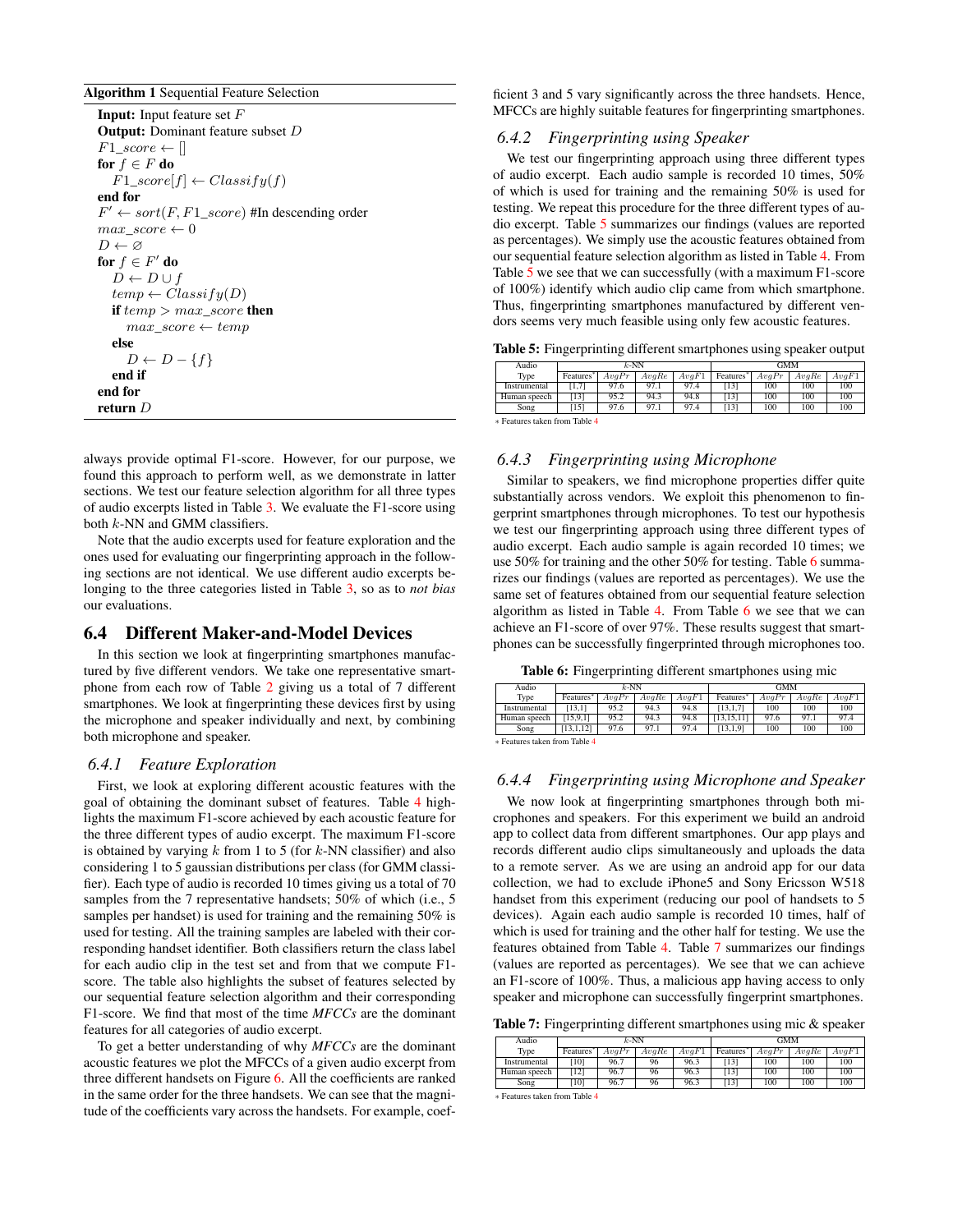<span id="page-7-1"></span>

|        |                                     |         |              |         | <b>Fingerprinting Speakers</b> |         |      |         | <b>Fingerprinting Microphones</b> |          |              |           |            | Fingerprinting Speakers and Microphones |              |         |              |         |      |
|--------|-------------------------------------|---------|--------------|---------|--------------------------------|---------|------|---------|-----------------------------------|----------|--------------|-----------|------------|-----------------------------------------|--------------|---------|--------------|---------|------|
| #      | Feature                             |         |              |         | Maximum F1-Score (%)           |         |      |         | Maximum F1-Score (%)              |          |              |           |            | Maximum F1-Score (%)                    |              |         |              |         |      |
|        |                                     |         | Instrumental |         | Human Speech                   |         | Song |         | Instrumental                      |          | Human Speech | Song      |            |                                         | Instrumental |         | Human Speech |         | Song |
|        |                                     | $k$ -NN | GMM          | $k$ -NN | GMM                            | $k$ -NN | GMM  | $k$ -NN | GMM                               | $k$ -NN  | <b>GMM</b>   | $k$ -NN   | <b>GMM</b> | $k$ -NN                                 | <b>GMM</b>   | $k$ -NN | GMM          | $k$ -NN | GMM  |
|        | <b>RMS</b>                          | 97.4    | 98           | 80.8    | 78.3                           | 88.8    | 86.2 | 87.2    | 84.4                              | 62.7     | 70.3         | 80.2      | 82.8       | 93.                                     | 92.7         | 89      | 80.8         | 93.1    | 96.3 |
| $\sim$ | <b>ZCR</b>                          | 57.6    | 52.1         | 63.7    | 48.6                           | 77      | 77   | 76.4    | 74.3                              | 75.7     | 76.8         | 72.4      | 71.3       | 83.3                                    | 83.3         | 84.6    | 78.8         | 93.1    | 96.3 |
| 3      | Low-Energy-Rate                     | 69.2    | 51.8         | 52.8    | 38.2                           | 59.6    | 58.8 | 47      | 42.2                              | 26       | 19.5         | 38.8      | 36.6       | 93.1                                    | 90           | 81.7    | 77.7         | 96.3    | 96.3 |
|        | Spectral Centroid                   | 91.5    | 88.4         | 59.4    | 55.8                           | 88.1    | 87.7 | 73.7    | 69.7                              | 70       | 77.9         | 73.7      | 76         | 82.3                                    | 85.1         | 40.5    | 42.7         | 74.2    | 76.1 |
| 5      | <b>Spectral Entropy</b>             | 84      | 80.5         | 59.4    | 46.5                           | 91.5    | 91   | 52.1    | 56.5                              | 68       | 59.8         | 68.8      | 58.8       | 78.3                                    | 72.4         | 81      | 67.9         | 96.3    | 96.3 |
| 6.     | Spectral Irregularity               | 31.3    | 51.4         | 37.5    | 46.8                           | 43.2    | 50.3 | 49.3    | 55                                | 52.6     | 49.7         | 53        | 48.7       | 74.6                                    | 72.7         | 55.4    | 53.6         | 90.1    | 81.1 |
|        | <b>Spectral Spread</b>              | 90.2    | 89.2         | 56.7    | 56.7                           | 91      | 85.7 | 90.4    | 86.2                              | 50.5     | 54.8         | 81.6      | 76.5       | 86.5                                    | 86.5         | 92.7    | 92.4         | 93.1    | 93.1 |
| 8      | <b>Spectral Skewness</b>            | 68.3    | 82.1         | 69      | 62                             | 82.9    | 79.9 | 71.4    | 63.4                              | 65.6     | 63.6         | 61.8      | 49.7       | 92.3                                    | 89.7         | 84.6    | 86.2         | 96.3    | 96.3 |
| 9      | Spectral Kurtosis                   | 76.7    | 79.5         | 68.1    | 60.2                           | 88.6    | 86.9 | 63.9    | 61.2                              | 65.2     | 65.1         | 85.4      | 58         | 89.5                                    | 86.3         | 60.7    | 59.5         | 81.6    | 85.3 |
| 10     | <b>Spectral Rolloff</b>             | 86.6    | 86.4         | 85.8    | 66.7                           | 74.8    | 76.1 | 37.8    | 42.7                              | 82.9     | 83.8         | 67.7      | 73         | 100                                     | 96.3         | 92.7    | 92.7         | 100     | 96   |
| 11     | <b>Spectral Brightness</b>          | 87.5    | 85.2         | 70.9    | 87.7                           | 85.5    | 77.1 | 66.4    | 64.8                              | 60.3     | 60.2         | 63.7      | 67.4       | 80.4                                    | 79.4         | 81.6    | 67.6         | 87.4    | 90.2 |
| 12     | <b>Spectral Flatness</b>            | 84.5    | 84           | 61.6    | 61.3                           | 95.1    | 97.4 | 92.5    | 92.5                              | 66.7     | 68.9         | 74.8      | 74.4       | 85.1                                    | 85.1         | 96.3    | 92.7         | 100     | 96.3 |
| 13     | <b>MFCCs</b>                        | 97.4    | 100          | 100     | 100                            | 94.8    | 100  | 94.8    | 94.8                              | 79.9     | 92.1         | 90.4      | 95.4       | 93.1                                    | 100          | 96.3    | 96.3         | 92.7    | 100  |
| 14     | Chromagram                          | 84.3    | 79.4         | 81.1    | 100                            | 97.4    | 100  | 88.4    | 77.7                              | 88.7     | 86           | 78.4      | 87.7       | 96.3                                    | 93.          | 88.6    | 96.3         | 86.5    | 100  |
| 15     | <b>Tonal Centroid</b>               | 86.4    | 88.4         | 80.3    | 98.2                           | 100     | 100  | 91.9    | 92.7                              | 92.1     | 86.4         | 89.6      | 92.5       | 96.3                                    | 100          | 96.3    | 96.3         | 100     | 100  |
|        | <b>Sequential Feature Selection</b> | 1.7     | $13$ ]       | $[13]$  | [13]                           | [15     | 13   | [13,1]  | 13,1.7                            | [15.9,1] | 13, 15, 11   | 13, 1, 12 | [13, 1, 9] | [10]                                    | 13           | $[12]$  | [13]         | [10]    | 13]  |
|        | Max F1-Score                        | 100     | 100          | 100     | 100                            | 100     | 100  | 97.4    | 100                               | 92.1     | 93           | 92.5      | 97.4       | 100                                     | 100          | 96.3    | 96.3         | 100     | 100  |

Table 4: Feature exploration using sequential forward selection technique for different maker-and-model smartphones

<span id="page-7-2"></span>

Figure 6: MFCCs of the same audio sample taken from three different handsets manufactured by the same vendor. We can see that some of the coefficients vary significantly, thus enabling us to exploit this feature to fingerprint smartphones.

## <span id="page-7-0"></span>6.5 Same Maker-and-Model Devices

In this section, we look at fingerprinting smartphones manufactured by the same vendor and are of the same model. From Table [2](#page-4-3) we see that we have 15 Motorola Droid A855 handsets which is the largest number among all the other different types of smartphones in our collection. We therefore use these 15 devices for all the experiments in this section. We found that fingerprinting smartphones of the same maker-and-model was relatively a tougher problem. We again look at fingerprinting these devices, first, through the microphone and speaker individually and then by combining both the microphone and speaker.

## *6.5.1 Feature Exploration*

First, we determine the dominating subset of acoustic features that can be used for fingerprinting smartphones of the same model. To obtain the fingerprinting data we record audio clips played from 15 Motorola Droid A855 handsets. Each type of audio is recorded 10 times giving us a total of 150 samples from the 15 handsets; 50% of which is used for training and the remaining 50% is used for testing. Table [8](#page-8-2) shows the maximum F1-score achieved by each acoustic feature for the three different types of audio excerpt. The table also highlights the dominating subset of features selected by our sequential feature selection algorithm. We again find that *MFCCs* are the dominant features for all categories of audio excerpt.

#### *6.5.2 Fingerprinting using Speaker*

We now look at fingerprinting the 15 Motorola Droid A855 handsets. Table [9](#page-7-3) highlights our findings. We test our fingerprinting approach against three different forms of audio excerpt. We use the acoustic features obtained from our sequential feature selection algorithm as listed in Table [8.](#page-8-2) From Table [9,](#page-7-3) we see that we can achieve an F1-score of over 94% in identifying which audio clip originated from which handset. Thus fingerprinting smartphones through speaker seems to be a viable option.

Table 9: Fingerprinting similar smartphones using speaker output

<span id="page-7-3"></span>

| Audio        |           | $k$ -NN |       |       | <b>GMM</b> |          |            |       |  |  |  |
|--------------|-----------|---------|-------|-------|------------|----------|------------|-------|--|--|--|
| Type         | Features* | AvaPr   | AvaRe | AvaF1 | Features*  | A v a Pr | $_{AvaRe}$ | AvaF1 |  |  |  |
| Instrumental | [13.14]   | 96.7    | 96    | 96.3  | [13.14]    | 98.4     | 98.1       | 98.3  |  |  |  |
| Human speech | '131      | 98.9    | 98.7  | 98.8  | [13.14]    | 98.9     | 98.7       | 98.8  |  |  |  |
| Song         | 13.71     | 93.2    | 92    | 92.6  | [13.14]    | 95.6     | 93.3       | 94.5  |  |  |  |
|              |           |         |       |       |            |          |            |       |  |  |  |

<sup>∗</sup> Feature numbers taken from Table [8](#page-8-2)

## *6.5.3 Fingerprinting using Microphone*

We now investigate fingerprinting similar smartphones manufactured by the same vendor through microphone-sourced input. We again use 15 Motorola Droid A855 handsets for these experiments. We use the features obtained through Algorithm [1](#page-6-1) which are listed in Table [8.](#page-8-2) Table [10](#page-7-4) shows our findings. We see similar results compared to fingerprinting speakers. We were able to achieve an F1-score of 95% in identifying the handset from which the audio excerpt originated. Thus fingerprinting smartphones through microphones also appears to be a feasible option.

Table 10: Fingerprinting similar smartphones using microphone

<span id="page-7-4"></span>

| Audio                                |                       | $k$ -NN            |       |       | <b>GMM</b>            |                    |       |       |  |  |
|--------------------------------------|-----------------------|--------------------|-------|-------|-----------------------|--------------------|-------|-------|--|--|
| Type                                 | Features <sup>*</sup> | $\overline{AvgPr}$ | AvaRe | AvaF1 | Features <sup>*</sup> | $\overline{AvgPr}$ | AvaRe | AvaF1 |  |  |
| Instrumental                         | 13.8.121              | 95.9               | 94.7  | 95.3  | [13, 8, 12]           | 96                 | 94.7  | 95.3  |  |  |
| Human speech                         | [13]                  | 98.9               | 98.7  | 98.8  | [13.14]               | 100                | 100   | 100   |  |  |
| Song                                 | [13, 14, 10]          | 96.4               | 96    | 96.2  | [13.14]               | 96.5               | 95.7  | 96.1  |  |  |
| * Feature numbers taken from Table 8 |                       |                    |       |       |                       |                    |       |       |  |  |

## *6.5.4 Fingerprinting using Microphone and Speaker*

We now look at the effect of combining microphone and speaker in fingerprinting similar smartphones. We use our android app to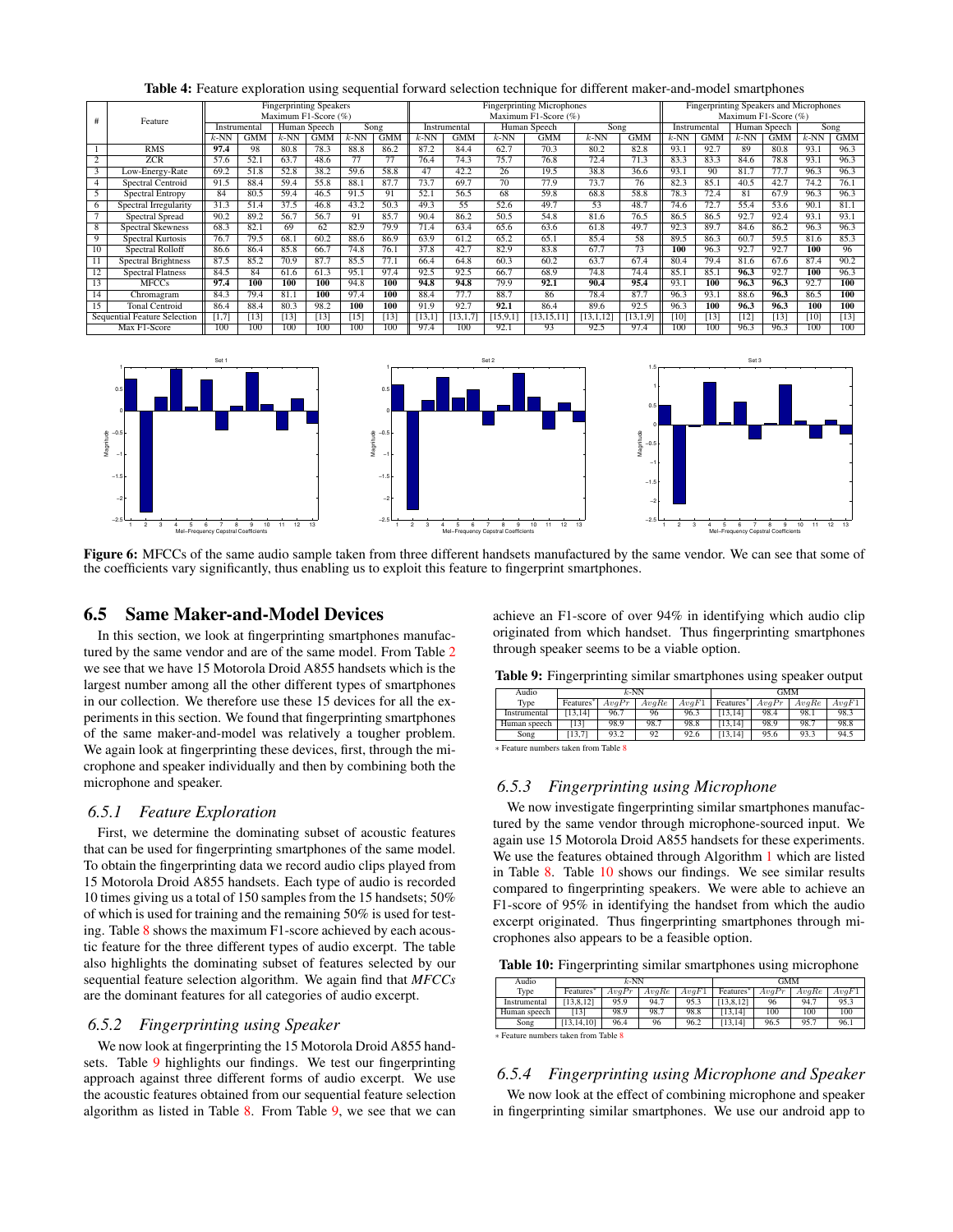<span id="page-8-2"></span>

|    |                              |              |            |         | <b>Fingerprinting Speakers</b><br>Maximum F1-Score (%) |         |            | <b>Fingerprinting Microphones</b><br>Maximum F1-Score (%) |              |         |              |              |            | Fingerprinting Speakers and Microphones<br>Maximum F1-Score (%) |            |         |              |         |            |
|----|------------------------------|--------------|------------|---------|--------------------------------------------------------|---------|------------|-----------------------------------------------------------|--------------|---------|--------------|--------------|------------|-----------------------------------------------------------------|------------|---------|--------------|---------|------------|
|    | Feature                      | Instrumental |            |         | Human Speech                                           |         | Song       |                                                           | Instrumental |         | Human Speech | Song         |            | Instrumental                                                    |            |         | Human Speech |         | Song       |
|    |                              | $k$ -NN      | <b>GMM</b> | $k$ -NN | <b>GMM</b>                                             | $k$ -NN | <b>GMM</b> | $k$ -NN                                                   | <b>GMM</b>   | $k$ -NN | <b>GMM</b>   | $k$ -NN      | <b>GMM</b> | $k$ -NN                                                         | <b>GMM</b> | $k$ -NN | <b>GMM</b>   | $k$ -NN | <b>GMM</b> |
|    | <b>RMS</b>                   | 34.9         | 33.8       | 16.6    | 12.3                                                   | 20      | 25.7       | 40.2                                                      | 36.9         | 19.6    | 20.1         | 23.5         | 28.6       | 87.2                                                            | 83         | 92.1    | 93           | 89.5    | 89.2       |
| 2  | <b>ZCR</b>                   | 29.7         | 26.5       | 12.2    | 14.4                                                   | 13      | 7.1        | 22.7                                                      | 29.6         | 26.2    | 22.6         | 44.5         | 41.9       | 59.8                                                            | 60.5       | 56.8    | 58.4         | 67.6    | 75.2       |
|    | Low-Energy-Rate              | 12.5         | 14.8       | 15      | $\overline{5.7}$                                       | 21.8    | 18.7       | 22.6                                                      | 24.8         | 5.2     | 7.4          | 10.7         | 13.4       | 67.4                                                            | 70.9       | 30.1    | 36.7         | 69.7    | 64.5       |
| 4  | Spectral Centroid            | 28           | 30.5       | 12.2    | 19                                                     | 39.9    | 40.3       | 17.3                                                      | 24.8         | 16.6    | 12.9         | 33.7         | 35.7       | 30.1                                                            | 27.5       | 25.7    | 30.1         | 35.1    | 32.7       |
| 5  | Spectral Entropy             | 20.9         | 19.8       | 14.2    | 16.6                                                   | 33.9    | 26.3       | 29.1                                                      | 22.2         | 15.2    | 15.1         | 40.3         | 36         | 78.5                                                            | 70.3       | 52.9    | 54.8         | 81.8    | 81.8       |
| 6  | Spectral Irregularity        | 14.5         | 11.7       | 7.4     | 14.7                                                   | 11.8    | 17.5       | 12.6                                                      | 16.3         | 13.2    | 17.9         | 15.8         | 18.6       | 63.9                                                            | 54.6       | 32.5    | 33.6         | 62.5    | 67.1       |
|    | Spectral Spread              | 36.4         | 43.7       | 11.3    | 14.3                                                   | 35.2    | 38.4       | 17.2                                                      | 22.6         | 16.4    | 14.9         | 36.2         | 34.8       | 84.6                                                            | 81.3       | 67.6    | 62.8         | 87      | 87.4       |
| 8  | <b>Spectral Skewness</b>     | 33.9         | 29.1       | 13.3    | 15.5                                                   | 31.5    | 40.3       | 31.8                                                      | 28.1         | 20.8    | 13.7         | 38           | 43.1       | 85.7                                                            | 88.3       | 58.7    | 54.4         | 70.9    | 68.9       |
| 9  | Spectral Kurtosis            | 30.5         | 29.1       | 11.6    | 16                                                     | 31.1    | 36.8       | 28.5                                                      | 26.1         | 20.3    | 14           | 45.8         | 39.2       | 80.3                                                            | 80.6       | 51.9    | 49.9         | 82.2    | 76.2       |
| 10 | Spectral Rolloff             | 40.4         | 39         | 14.9    | 14.3                                                   | 38.7    | 41.1       | 30                                                        | 32.8         | 15.1    | 11.6         | 46.1         | 44         | 79.4                                                            | 73.4       | 46.9    | 51.5         | 77.2    | 71.8       |
|    | Spectral Brightness          | 32.1         | 31.6       | 18.9    | 21.8                                                   | 18.5    | 17.9       | 22.5                                                      | 20.3         | 12.6    | 16           | 33.1         | 27.4       | 86                                                              | 88         | 75.2    | 69.2         | 87.5    | 79.5       |
| 12 | <b>Spectral Flatness</b>     | 34.9         | 31         | 19.8    | 13.3                                                   | 32.4    | 30         | 24.6                                                      | 23.8         | 17.2    | 12.2         | 39.2         | 35.5       | 79.8                                                            | 79         | 45.5    | 45.4         | 86.4    | 87.2       |
| 13 | <b>MFCCs</b>                 | 90.4         | 96.5       | 91.3    | 97.5                                                   | 90      | 91.4       | 89                                                        | 93.5         | 98.8    | 96.2         | 94.1         | 97.5       | 100                                                             | 100        | 98.7    | 100          | 100     | 100        |
| 14 | Chromagram                   | 79.1         | 70.6       | 72.9    | 66                                                     | 80.6    | 80         | 71.5                                                      | 55.3         | 75      | 88.7         | 87.3         | 85.3       | 98.8                                                            | 95.8       | 97.6    | 100          | 100     | 96.5       |
| 15 | <b>Tonal Centroid</b>        | 77           | 60         | 65.4    | 53.4                                                   | 63.6    | 53.8       | 67.8                                                      | 51.3         | 70      | 70.8         | 83.1         | 79.4       | 98.8                                                            | 94.8       | 95.2    | 92.7         | 100     | 98.8       |
|    | Sequential Feature Selection | [13, 14]     | 13,14      | [13]    | [13, 14]                                               | [13, 7] | [13, 14]   | 13,8,12]                                                  | [13, 8, 12]  | [13]    | [13, 14, 2]  | [13, 14, 10] | [13, 14]   | [13]                                                            | [13]       | [13]    | [13]         | [13]    | [13]       |
|    | Max F1-Score                 | 97.5         | 97.7       | 93.7    | 98.2                                                   | 91.5    | 92.9       | 93                                                        | 96.7         | 98.8    | 97.5         | 96.3         | 97.9       | 100                                                             | 100        | 98.7    | 100          | 100     | 100        |

Table 8: Feature exploration using sequential forward selection technique for same model smartphones

collect 10 samples per audio clip, half of which is used for training and the remaining half for testing. Table [11](#page-8-3) highlights our findings. We see that we were able to fingerprint all test samples accurately. Thus combining the idiosyncrasies of both the speaker and microphone seems to be the best option to distinguish smartphones of same maker and model. So, if a malicious app can get access to the speaker (which does not require explicit permission) and microphone (which may require explicit permission, but many games nowadays require access to microphone anyway) it can successfully track individual devices.

Table 11: Fingerprinting similar smartphones using mic & speaker

<span id="page-8-3"></span>

|                                    | Audio        |                       |                    | $k$ -NN<br><b>GMM</b> |                    |                       |                    |       |       |
|------------------------------------|--------------|-----------------------|--------------------|-----------------------|--------------------|-----------------------|--------------------|-------|-------|
|                                    | Type         | Features <sup>*</sup> | $\overline{AvgPr}$ | $_{AvaRe}$            | $\overline{AvgF1}$ | Features <sup>*</sup> | $\overline{AvgPr}$ | AvaRe | AvaF1 |
|                                    | Instrumental | [13]                  | 100                | 100                   | 100                | 131                   | 100                | 100   | 100   |
|                                    | Human speech | [13]                  | 100                | 100                   | 100                | 131                   | 100                | 100   | 100   |
|                                    | Song         | [13]                  | 100                | 100                   | 100                | [13]                  | 100                | 100   | 100   |
| $\blacksquare$<br>$\sim$<br>$-11-$ |              |                       |                    |                       |                    |                       |                    |       |       |

<sup>∗</sup> Features taken from Table [8](#page-8-2)

## <span id="page-8-0"></span>6.6 All Combination of Devices

In this section we look at fingerprinting all the devices in our collection (i.e., 50 *android* smartphones after excluding iphone5 and Sony Ericsson W518). We combine microphone and speaker to generate the auditory fingerprint of smartphones. We do so because in the previous sections we found that combining speaker and microphone yielded the highest accuracy. First, we perform acoustic feature exploration to determine the dominant features. Table [12](#page-8-4) highlights our findings. We see that again *MFCCs* are the dominant features for all categories of audio excerpt. This is expected as we saw similar outcomes in Table [4](#page-7-1) and Table [8.](#page-8-2)

Next, we evaluate how effectively we can fingerprint the 50 android smartphones. The setting is similar to all the previous experiments where each audio clip is recorded 10 times, 50% of which is used for training and the remaining 50% for testing. We use our android app to collect all the audio samples. Table [13](#page-8-5) shows our obtained fingerprinting results. We see that we can obtain an F1 score of over 98% in fingerprinting all the 50 smartphones. This result suggests that a malicious app having access to microphone and speaker can easily fingerprint smartphones.

## <span id="page-8-1"></span>6.7 Sensitivity Analysis

In this section we investigate how different factors such as audio sampling rate, training set size, the distance from audio source to recorder, and background noise impact our fingerprinting performance. Such investigations will help us determine the conditions under which our fingerprinting approach will be feasible, specially if the attacker is tracking devices in public locations. For the fol-

<span id="page-8-4"></span>Table 12: Feature exploration using sequential forward selection technique for all smartphones

|                |                                     | Maximum F1-Score (%) |              |         |              |         |            |  |  |  |
|----------------|-------------------------------------|----------------------|--------------|---------|--------------|---------|------------|--|--|--|
| #              | Feature                             |                      | Instrumental |         | Human Speech | Song    |            |  |  |  |
|                |                                     | $k$ -NN              | <b>GMM</b>   | $k$ -NN | <b>GMM</b>   | $k$ -NN | <b>GMM</b> |  |  |  |
| 1              | <b>RMS</b>                          | 82.7                 | 80           | 87.3    | 84           | 78.7    | 76.8       |  |  |  |
| $\overline{c}$ | <b>ZCR</b>                          | 51.3                 | 48.2         | 50.3    | 45.9         | 48.5    | 45.9       |  |  |  |
| 3              | Low-Energy-Rate                     | 45.2                 | 40.6         | 19.4    | 15.4         | 31.9    | 33.8       |  |  |  |
| $\overline{4}$ | Spectral Centroid                   | 35.6                 | 34.7         | 23.7    | 25.8         | 25.7    | 30.1       |  |  |  |
| 5              | <b>Spectral Entropy</b>             | 56.2                 | 60.8         | 46.3    | 48.1         | 67.7    | 67.7       |  |  |  |
| 6              | Spectral Irregularity               | 46.1                 | 47           | 25.9    | 23.6         | 26.9    | 35.3       |  |  |  |
| 7              | <b>Spectral Spread</b>              | 57.4                 | 57           | 54.2    | 49.7         | 70.9    | 74.1       |  |  |  |
| 8              | <b>Spectral Skewness</b>            | 50.3                 | 53.9         | 34.5    | 32.5         | 52.7    | 59.9       |  |  |  |
| 9              | Spectral Kurtosis                   | 45                   | 47.7         | 37.1    | 38.6         | 51.5    | 54.2       |  |  |  |
| 10             | <b>Spectral Rolloff</b>             | 49.5                 | 53.5         | 48.4    | 45.9         | 59.1    | 62.8       |  |  |  |
| 11             | <b>Spectral Brightness</b>          | 52.1                 | 54.5         | 38.1    | 35.3         | 59.2    | 61.7       |  |  |  |
| 12             | <b>Spectral Flatness</b>            | 61                   | 60.1         | 61.6    | 63.4         | 67.3    | 68.3       |  |  |  |
| 13             | <b>MFCCs</b>                        | 100                  | 100          | 100     | 99.6         | 100     | 99.6       |  |  |  |
| 14             | Chromagram                          | 96.2                 | 93.4         | 98.9    | 95.8         | 99.6    | 98.2       |  |  |  |
| 15             | <b>Tonal Centroid</b>               | 96                   | 89           | 95.5    | 91.8         | 98.5    | 98.5       |  |  |  |
|                | <b>Sequential Feature Selection</b> | [13]                 | [13]         | [13]    | [13]         | [13]    | [13]       |  |  |  |
|                | Max F1-Score                        | 100                  | 100          | 100     | 99.6         | 100     | 99.6       |  |  |  |

Table 13: Fingerprinting all smartphones using mic & speaker

<span id="page-8-5"></span>

| Audio                          |           | $k$ -NN            |       |                    | <b>GMM</b>            |                    |                    |       |  |
|--------------------------------|-----------|--------------------|-------|--------------------|-----------------------|--------------------|--------------------|-------|--|
| Type                           | Features' | $\overline{AvgPr}$ | AvaRe | $\overline{AvgF1}$ | Features <sup>*</sup> | $\overline{AvgPr}$ | $\overline{AvgRe}$ | AvaF1 |  |
| Instrumental                   | [13]      | 99.3               | 98.8  | 99                 | 131                   | 98.6               | 98.1               | 98.3  |  |
| Human speech                   | [13]      | 99.7               | 99.6  | 99.6               | '131                  | 99.4               | 99.2               | 99.3  |  |
| Song                           | [13]      | 99.7               | 99.6  | 99.6               | [13]                  | 100                | 100                | 100   |  |
| * Features taken from Table 12 |           |                    |       |                    |                       |                    |                    |       |  |

lowing set of experiments we only focus on fingerprinting similarmodel smartphones from the same vendor (as this has been shown to be a tougher problem in the previous section) and consider only fingerprinting speakers as this is applicable to the scenario where the attacker is tracking devices in public locations. We also consider recording only ringtones (i.e., audio clips belonging to our defined 'Instrumental' category in Table [3\)](#page-4-4) for the following experiments. Since we are recording ringtones we use the features highlighted in Table [8](#page-8-2) under the 'Instrumental' category.

#### *6.7.1 Impact of Sampling Rate*

First, we investigate how the sampling rate of audio signals impacts our fingerprinting precision. To do this, we record a ringtone at the following three frequencies: 8kHz, 22.05kHz and 44.1kHz. Each sample is recorded 10 times with half of them being used for training and the other half for testing. Figure [7](#page-9-2) shows the average precision and recall obtained under different sampling rates. As we can see from the figure, as sampling frequency decreases, the precision/recall also goes down. This is understandable, because the higher the sampling frequency the more fine-tuned information we have about the audio sample. However, the default sampling fre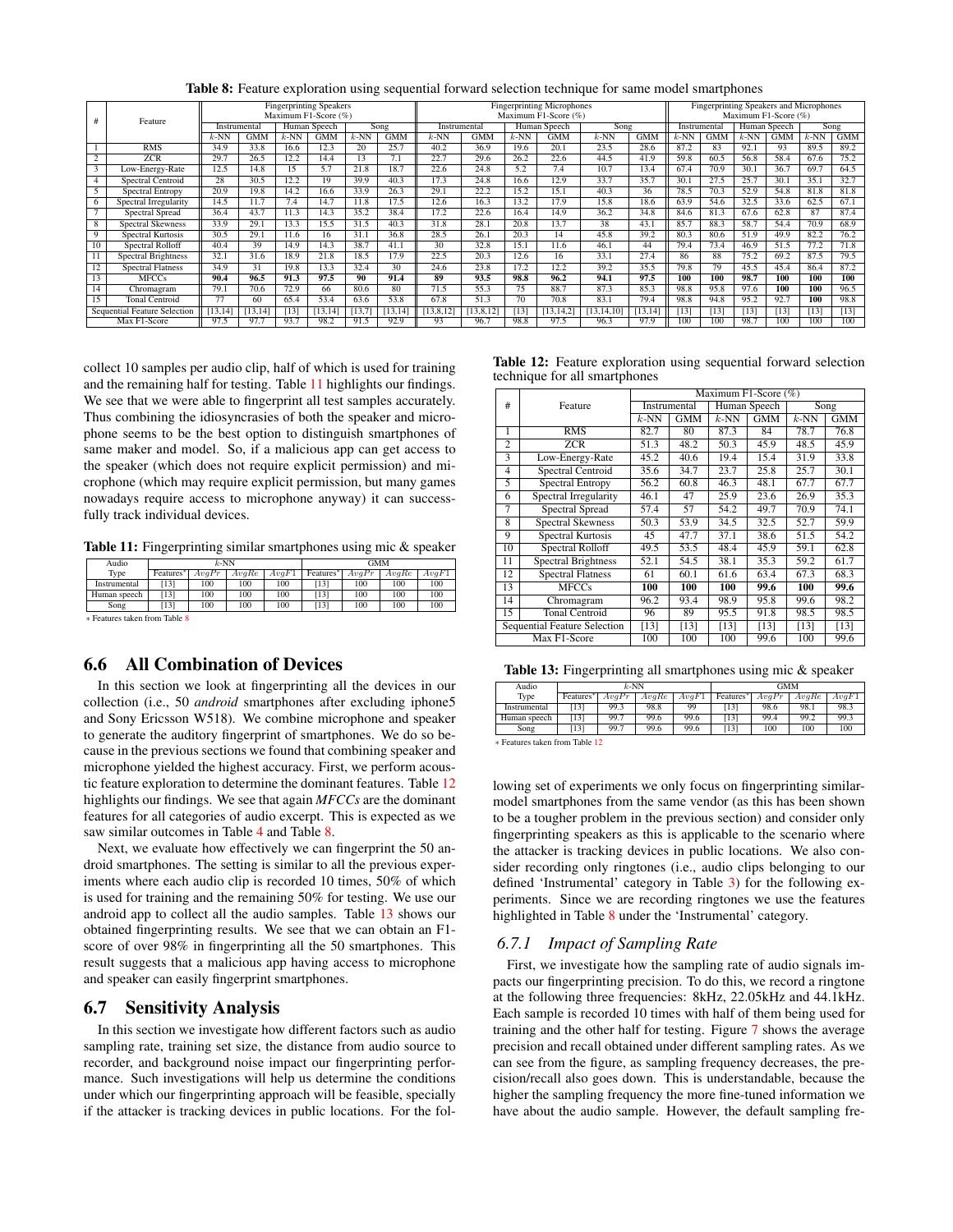quency on most hand-held devices today is 44.1kHz [\[4\]](#page-10-30), with some of the latest models adopting even higher sampling rates [\[1\]](#page-10-31). We, therefore, believe sampling rate will not impose an obstacle to our fingerprinting approach, and in future we will be able to capture more fine grained variations with the use of higher sampling rates.

<span id="page-9-2"></span>

#### *6.7.2 Varying Training Size*

Next, we consider performance of the classifiers in the presence of limited training data. For this experiment we vary the training set size from 10% to 50% (i.e., from 1 to 5 samples per class) of all available samples. Table [14](#page-9-3) shows the evolution of the F1-score as training set size is increased (values are reported as percentages). We see that as the training set size increases the F1-score also rises which is expected. However, we see that with only three samples per class we can achieve an F1-score of over 90%. This suggests that we do not need too many training samples to construct a good predictive model.

Table 14: Impact of varying training size

<span id="page-9-3"></span>

| Training  | $k$ -NN |                                 |       | <b>GMM</b> |                                  |       |  |  |
|-----------|---------|---------------------------------|-------|------------|----------------------------------|-------|--|--|
| samples   |         | Features $\overline{[13,14]}^*$ |       |            | Features $[13, 14]$ <sup>*</sup> |       |  |  |
| per class | AvgPr   | AvgRe                           | AvgF1 | AvqPr      | AvgRe                            | AvgF1 |  |  |
|           | 42      | 49.3                            | 45.3  | 50         | 53.3                             | 51.6  |  |  |
| っ         | 79.2    | 80                              | 79.6  | 80.4       | 80                               | 80.2  |  |  |
| 3         | 91.3    | 89.3                            | 90.2  | 91.7       | 89.3                             | 90.5  |  |  |
| 4         | 95.3    | 94.7                            | 95    | 95.6       | 94.7                             | 95.1  |  |  |
|           | 96.7    | 96                              | 96.3  | 98.4       | 98.1                             | 98.3  |  |  |

∗ Feature numbers taken from Table [8](#page-8-2)

## *6.7.3 Varying Distance between Speaker and Recorder*

Next, we inspect the impact of distance between the audio source (i.e., smartphone) and recorder (i.e., laptop/PC) on fingerprinting precision. For this experiment we use a separate external microphone as the signal capturing capacity of the microphone embedded inside a laptop degrades drastically as distance increases. We use the relatively inexpensive (\$44.79) Audio-Technica ATR-6550 shotgun microphone for this experiment and vary the distance between the external microphone and smartphone from 0.1 meter to 5 meters. Table [15](#page-9-4) summarizes the F1-scores obtained as the distance between the smartphone and microphone varies. We see that as distance increases, F1-score decreases. This is expected, because the longer the distance between the smartphone and microphone, the harder it becomes to capture the minuscule deviations between audio samples. However, we see that even up to two meters distance we can achieve an F1-score of 93%. This suggests that our device fingerprinting approach works only up to a certain distance using any commercial microphones. However, using specialized microphones, such as parabolic microphones (usually used in capturing animal sounds from a far distance) could help in increasing the fingerprinting precision at even longer distances.

Table 15: Impact of varying distance

<span id="page-9-4"></span>

| Distance    |       | $k$ -NN           |                    | <b>GMM</b><br>Features [13,14]* |       |       |  |  |
|-------------|-------|-------------------|--------------------|---------------------------------|-------|-------|--|--|
| (in meters) |       | Features [13,14]* |                    |                                 |       |       |  |  |
|             | AvqPr | AvgRe             | $\overline{AvgF1}$ | AvqPr                           | AvgRe | AvgF1 |  |  |
| 0.1         | 96.7  | 96                | 96.3               | 98.4                            | 98.1  | 98.3  |  |  |
|             | 92.7  | 91.5              | 92                 | 95.2                            | 94.7  | 94.9  |  |  |
| 2           | 88.2  | 87.6              | 87.9               | 94.5                            | 92    | 93.2  |  |  |
| 3           | 76.7  | 76                | 76.3               | 78.9                            | 84    | 81.4  |  |  |
| 4           | 70.2  | 64                | 67                 | 76.8                            | 76    | 76.4  |  |  |
| 5           | 64.5  | 62.7              | 63.6               | 77                              | 73.3  | 75.1  |  |  |

∗ Feature numbers taken from Table [8](#page-8-2)

## *6.7.4 Impact of Ambient Background Noise*

In this section we investigate how ambient background noise impacts the performance of our fingerprinting technique. For this experiment we consider scenarios where there is a crowd of people using their smart devices and we are trying to fingerprint those devices by capturing audio signals (in this case ringtones) from the surrounding environment. Table [16](#page-9-5) highlights the four different scenarios that we are considering. To emulate such environment, external speakers (2 pieces) are placed between the smartphone and microphone while recording is taking place. The external speakers are constantly replaying the respective ambient noise in the background. We consider a distance of two meters from the audio source to recorder. The ambient background sounds were obtained from PacDV [\[2\]](#page-10-32) and SoundJay [\[16\]](#page-10-33). We also compute the signalto-noise (SNR) ratio between the original ringtone and the different ambient background noises. The RMS (root-mean-square) value of the different background noises varied from approximately 13%  $(17.77 \text{ dB})$  to  $18\%$   $(14.92 \text{ dB})$  of the RMS value of the ringtone under consideration. Table [16](#page-9-5) shows our findings (values are reported as percentages). We can see that even in the presence of various background noise we can achieve an F1-score of over 91%.

Table 16: Impact of ambient background noise

<span id="page-9-5"></span>

|       |            | $k$ -NN |       | <b>GMM</b>                      |       |       |  |
|-------|------------|---------|-------|---------------------------------|-------|-------|--|
| (dB)  |            |         |       | Features $[13,14]$ <sup>*</sup> |       |       |  |
|       | AvaPr      | AvgRe   | AvaF1 | AvgPr                           | AvaRe | AvgF1 |  |
| 15.85 | 88.8       | 85.3    | 87    | 95.1                            | 93.3  | 94.2  |  |
| 17.77 | 90.5       | 89.7    | 90.1  | 92.5                            | 90.7  | 91.6  |  |
| 15.43 | 91.7       | 90      | 90.8  | 95.2                            | 94.1  | 94.6  |  |
| 14.92 | 91.3       | 89.5    | 90.4  | 94.5                            | 93.3  | 93.9  |  |
|       | <b>SNR</b> |         |       | Features $[13,14]$ <sup>*</sup> |       |       |  |

∗ Feature numbers taken from Table [8](#page-8-2)

## <span id="page-9-0"></span>7. DISCUSSION AND LIMITATIONS

Our approach has a few limitations. First, we experimented with 52 devices manufactured by different vendors; it is possible that a larger target device pool would lower accuracy. That said, distinctions across different device types are more clear; additionally, audio fingerprints may be used in tandem with other techniques, like accelerometer fingerprinting [\[31\]](#page-10-10), to better discriminate between devices. Secondly, most of the experiments took place in a lab setting. However, we studied the impact of ambient background noise and still found our approach to be applicable. Lastly, all the phones used in our experiments were not in mint condition and some of the idiosyncrasies of individual microphones and speakers may have been the result of uneven wear and tear on each device; we believe, however, that this is likely to occur in the real world as well.

## <span id="page-9-1"></span>8. CONCLUSION

In this paper we show that it is feasible to fingerprint smart devices through on-board acoustic components like microphones and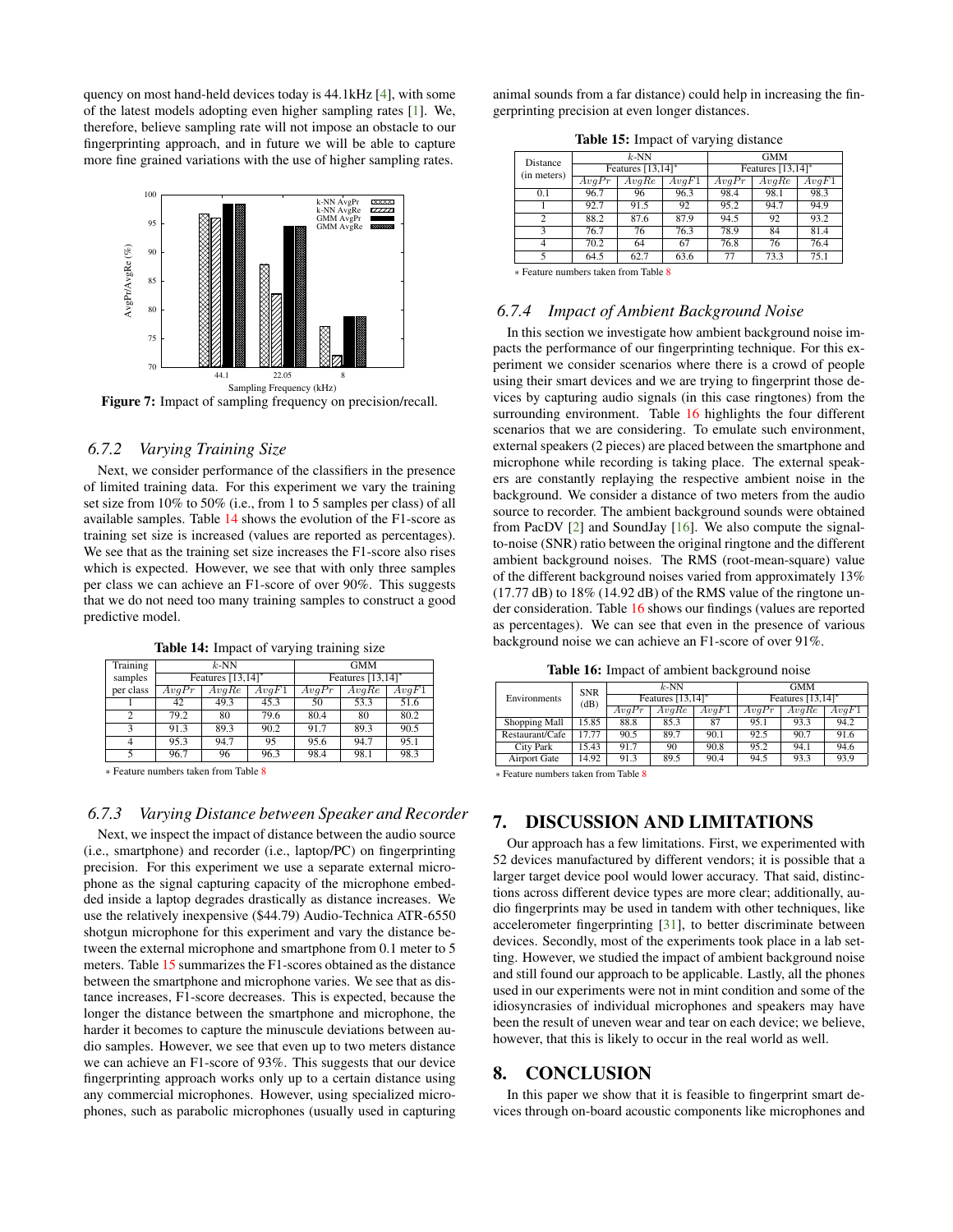speakers. As microphones and speakers are one of the most standard components present in almost all smart devices available today, this creates a key privacy concern for users. To demonstrate the feasibility of this approach, we collect fingerprints from 52 different smartphones covering a total of five different brands of smartphones. Our studies show that it is possible to successfully fingerprint smartphones through microphones and speakers, not only under controlled environments, but also in the presence of ambient noise. We believe our findings are important steps towards understanding the full consequences of fingerprinting smart devices through acoustic channels.

## Acknowledgment

We would like to thank Thomas S. Benjamin for his valuable input during the initial phase of the project and all the anonymous reviewers for their valuable feedback. We would specially like to thank Romit Roy Choudhury and his group at UIUC for providing us with the bulk of smartphones used in our experiments. On the same note we would like to extend our gratitude to the Computer Science department at UIUC for providing us with the Motorola Droid phones. This paper reports on work that was supported in part by NSF CNS 0953655.

- <span id="page-10-31"></span>9. REFERENCES<br>[1] 5 of the best DACs. [http://www.stuff.tv/music/5-best-dacs](http://www.stuff.tv/music/5-best-dacs-how-make-your-digital-music-sound-amazing/feature)[how-make-your-digital-music-sound-amazing/feature.](http://www.stuff.tv/music/5-best-dacs-how-make-your-digital-music-sound-amazing/feature) Accessed 05/15/2014.
- <span id="page-10-32"></span>[2] Ambient Sound Effects. [http://www.pacdv.com/sounds/ambience\\_sounds.html.](http://www.pacdv.com/sounds/ambience_sounds.html) Accessed 05/15/2014.
- <span id="page-10-28"></span>[3] Audacity is free, open source, cross-platform software for recording and editing sounds. [http://audacity.sourceforge.net/.](http://audacity.sourceforge.net/) Accessed 05/15/2014.
- <span id="page-10-30"></span>[4] Audio 4 Smartphones – Wolfson Microelectronics. [http://www.wolfsonmicro.com/documents/uploads/misc/en/](http://www.wolfsonmicro.com/documents/uploads/misc/en/Audio4Smartphones.pdf) [Audio4Smartphones.pdf.](http://www.wolfsonmicro.com/documents/uploads/misc/en/Audio4Smartphones.pdf) Accessed 05/15/2014.
- <span id="page-10-0"></span>[5] Global mobile statistics 2013. [http://mobithinking.com/mobile-marketing-tools/latest](http://mobithinking.com/mobile-marketing-tools/latest-mobile-stats/a)[mobile-stats/a.](http://mobithinking.com/mobile-marketing-tools/latest-mobile-stats/a) Accessed 05/15/2014.
- <span id="page-10-29"></span>[6] Hertz, the WAV recorder. [https://play.google.com/store/apps/](https://play.google.com/store/apps/details?id=uk.ac.cam.cl.dtg.android.audionetworking.hertz) [details?id=uk.ac.cam.cl.dtg.android.audionetworking.hertz.](https://play.google.com/store/apps/details?id=uk.ac.cam.cl.dtg.android.audionetworking.hertz) Accessed 05/15/2014.
- <span id="page-10-18"></span>[7] How MEMS Microphones Fucntion. [http://www.eeherald.com/section/design-guide/mems](http://www.eeherald.com/section/design-guide/mems-microphone.html)[microphone.html.](http://www.eeherald.com/section/design-guide/mems-microphone.html) Accessed 05/15/2014.
- <span id="page-10-1"></span>[8] IPhone and Android Apps Breach Privacy. [http://www.gartner.com/newsroom/id/2335616.](http://www.gartner.com/newsroom/id/2335616) Accessed 05/15/2014.
- <span id="page-10-3"></span>[9] IPhone and Android Apps Breach Privacy. [http://online.wsj.com/article/]( http://online.wsj.com/article/SB10001424052748704694004576020083703574602.html ) [SB10001424052748704694004576020083703574602.html.]( http://online.wsj.com/article/SB10001424052748704694004576020083703574602.html ) Accessed 05/15/2014.
- <span id="page-10-15"></span>[10] MEMS microphone market. [http://www.digikey.com/supply](http://www.digikey.com/supply-chain-hq/us/en/articles/semiconductors/mems-microphone-market-revenues-soar-42-in-2012/1497)[chain-hq/us/en/articles/semiconductors/mems-microphone](http://www.digikey.com/supply-chain-hq/us/en/articles/semiconductors/mems-microphone-market-revenues-soar-42-in-2012/1497)[market-revenues-soar-42-in-2012/1497.](http://www.digikey.com/supply-chain-hq/us/en/articles/semiconductors/mems-microphone-market-revenues-soar-42-in-2012/1497) Accessed 05/15/2014.
- <span id="page-10-19"></span>[11] MEMS Microphone Model. [http://www.comsol.com/blogs/mems-microphone-model](http://www.comsol.com/blogs/mems-microphone-model-presented-asa-166-san-francisco/)[presented-asa-166-san-francisco/.](http://www.comsol.com/blogs/mems-microphone-model-presented-asa-166-san-francisco/) Accessed 05/15/2014.
- <span id="page-10-16"></span>[12] MEMS microphone shipments to climb 30 percentage in 2013. [http://electroiq.com/blog/2013/02/mems-microphone](http://electroiq.com/blog/2013/02/mems-microphone-shipments-to-climb-30-percent-this-year/)[shipments-to-climb-30-percent-this-year/.](http://electroiq.com/blog/2013/02/mems-microphone-shipments-to-climb-30-percent-this-year/) Accessed 05/15/2014.
- <span id="page-10-26"></span>[13] MIRtoolbox. [https://www.jyu.fi/hum/laitokset/musiikki/en/](https://www.jyu.fi/hum/laitokset/musiikki/en/research/coe/materials/mirtoolbox) [research/coe/materials/mirtoolbox.](https://www.jyu.fi/hum/laitokset/musiikki/en/research/coe/materials/mirtoolbox) Accessed 05/15/2014.
- <span id="page-10-2"></span>[14] Mobile device market to reach 2.6 billion units by 2016. [http://www.canalys.com/newsroom/mobile-device-market](http://www.canalys.com/newsroom/mobile-device-market-reach-26-billion-units-2016)[reach-26-billion-units-2016.](http://www.canalys.com/newsroom/mobile-device-market-reach-26-billion-units-2016) Accessed 05/15/2014.
- <span id="page-10-27"></span>[15] Netlab: Algorithms for Pattern Recognition. [http://www1.](http://www1.aston.ac.uk/eas/research/groups/ncrg/resources/netlab/book/) [aston.ac.uk/eas/research/groups/ncrg/resources/netlab/book/.](http://www1.aston.ac.uk/eas/research/groups/ncrg/resources/netlab/book/) Accessed 05/15/2014.
- <span id="page-10-33"></span>[16] SOUNDJAY-Ambient Sound Effects. [http://www.soundjay.com/ambient-sounds.html.](http://www.soundjay.com/ambient-sounds.html) Accessed 05/15/2014.
- <span id="page-10-17"></span>[17] Top MEMS Microphone Suppliers. [http://www.isuppli.com/MEMS-and-Sensors/MarketWatch/](http://www.isuppli.com/MEMS-and-Sensors/MarketWatch/pages/Top-MEMS-Microphone-Suppliers-All-CanCount-on-Apple-for-Clear-and-Resounding-Success.aspx) [pages/Top-MEMS-Microphone-Suppliers-All-CanCount](http://www.isuppli.com/MEMS-and-Sensors/MarketWatch/pages/Top-MEMS-Microphone-Suppliers-All-CanCount-on-Apple-for-Clear-and-Resounding-Success.aspx)[on-Apple-for-Clear-and-Resounding-Success.aspx.](http://www.isuppli.com/MEMS-and-Sensors/MarketWatch/pages/Top-MEMS-Microphone-Suppliers-All-CanCount-on-Apple-for-Clear-and-Resounding-Success.aspx) Accessed 05/15/2014.
- <span id="page-10-8"></span>[18] G. Acar, M. Juarez, N. Nikiforakis, C. Diaz, S. Gürses, F. Piessens, and B. Preneel. FPDetective: dusting the web for fingerprinters. In *Proceedings of the 2013 ACM conference on Computer and Communications Security*, CCS '13, pages 1129–1140, 2013.
- <span id="page-10-22"></span>[19] M. A. Bartsch and G. H. Wakefield. Audio Thumbnailing of Popular Music Using Chroma-based Representations. *IEEE Transactions on Multimedia*, 7(1):96–104, Feb 2005.
- <span id="page-10-13"></span>[20] F. Bimbot, J.-F. Bonastre, C. Fredouille, G. Gravier, I. Magrin-Chagnolleau, S. Meignier, T. Merlin, J. Ortega-Garcia, D. Petrovska-Delacretaz, and D. A. Reynolds. A Tutorial on Text-Independent Speaker Verification. *EURASIP Journal on Advances in Signal Processing*, 4:430–451, 2004.
- <span id="page-10-9"></span>[21] V. Brik, S. Banerjee, M. Gruteser, and S. Oh. Wireless Device Identification with Radiometric Signatures. In *Proceedings of the 14th ACM International Conference on Mobile Computing and Networking*, MobiCom '08, pages 116–127, 2008.
- <span id="page-10-14"></span>[22] J. Campbell, J.P. Speaker recognition: a tutorial. *Proceedings of the IEEE*, 85(9):1437–1462, Sep 1997.
- <span id="page-10-12"></span>[23] P. Cano, E. Batlle, T. Kalker, and J. Haitsma. A Review of Audio Fingerprinting. *J. VLSI Signal Process. Syst.*, 41(3):271–284, Nov 2005.
- <span id="page-10-20"></span>[24] J. Chang and Y. Peng. Speaker, yoke thereof and method for manufacturing yoke, Jan 2012. US Patent 8,094,867[.http://www.google.com/patents/US8094867.](http://www.google.com/patents/US8094867)
- <span id="page-10-21"></span>[25] M. Cheng, W. Huang, and S. R. Huang. A silicon microspeaker for hearing instruments. *J. of Micromechanics and Microengineering*, 14(7):859–866, Jul 2004.
- <span id="page-10-11"></span>[26] W. B. Clarkson. *Breaking Assumptions: Distinguishing Between Seemingly Identical Items Using Cheap Sensors*. PhD thesis, Princeton, NJ, USA, 2012.
- <span id="page-10-5"></span>[27] S. COLE and S. Cole. *Suspect Identities: A History of Fingerprinting and Criminal Identification*. Harvard University Press, 2009.
- <span id="page-10-23"></span>[28] A. Das, N. Borisov, and M. Caesar. Fingerprinting smart devices through embedded acoustic components. *CoRR*, abs/1403.3366, 2014. [http://arxiv.org/abs/1403.3366.](http://arxiv.org/abs/1403.3366)
- <span id="page-10-25"></span>[29] A. P. Dempster, N. M. Laird, and D. B. Rubin. Maximum Likelihood from Incomplete Data via the EM Algorithm. *J. of the Royal Statistical Society. Series B*, 39(1):1–38, 1977.
- <span id="page-10-6"></span>[30] L. C. C. Desmond, C. C. Yuan, T. C. Pheng, and R. S. Lee. Identifying Unique Devices Through Wireless Fingerprinting. In *Proceedings of the 1st ACM Conference on Wireless Network Security*, WiSec '08, pages 46–55, 2008.
- <span id="page-10-10"></span>[31] S. Dey, N. Roy, W. Xu, R. R. Choudhury, and S. Nelakuditi. AccelPrint: Imperfections of Accelerometers Make Smartphones Trackable. In *Proceedings of the 20th Annual Network and Distributed System Security Symposium*, NDSS'14, Feb 2014.
- <span id="page-10-24"></span>[32] R. Duda, P. Hart, and D. Stork. *Pattern classification*. Wiley, 2001.
- <span id="page-10-7"></span>[33] P. Eckersley. How Unique is Your Web Browser? In *Proceedings of the 10th International Conference on Privacy Enhancing Technologies*, PETS'10, pages 1–18, 2010.
- <span id="page-10-4"></span>[34] M. Egele, C. Kruegel, E. Kirda, and G. Vigna. PiOS: Detecting Privacy Leaks in iOS Applications. In *Proceedings of the 17th Annual Network and Distributed System Security Symposium*, NDSS '11, 2011.